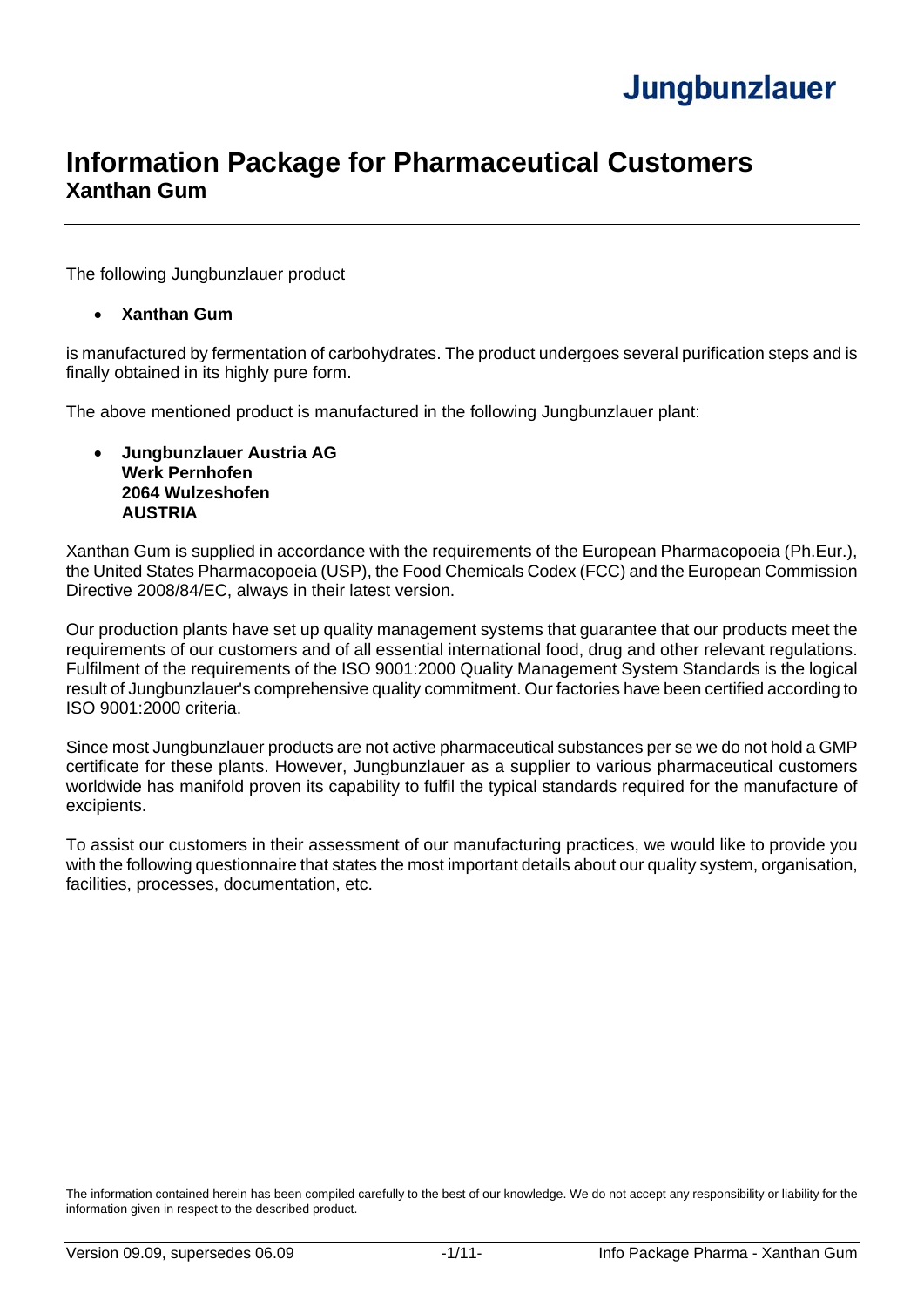### **Contents**

| Α.                                                                                                         | <b>GENERAL</b>                                                                                                                                                                                                                                      | 3        |
|------------------------------------------------------------------------------------------------------------|-----------------------------------------------------------------------------------------------------------------------------------------------------------------------------------------------------------------------------------------------------|----------|
| В.                                                                                                         | ORGANIZATION AND PERSONNEL                                                                                                                                                                                                                          | $3 - 4$  |
| C.                                                                                                         | <b>FACILITIES</b>                                                                                                                                                                                                                                   | $4 - 5$  |
| D.                                                                                                         | <b>EQUIPMENT</b>                                                                                                                                                                                                                                    | $5-6$    |
| Ε.                                                                                                         | <b>COMPUTERIZED SYSTEMS</b>                                                                                                                                                                                                                         | $6 - 7$  |
| F.                                                                                                         | <b>OPERATIONS</b>                                                                                                                                                                                                                                   | 7-8      |
| G.                                                                                                         | <b>QUALITY SYSTEMS</b>                                                                                                                                                                                                                              | $8 - 11$ |
| Η.                                                                                                         | DOCUMENT CONTROL                                                                                                                                                                                                                                    | 11       |
| Annex I<br>Annex II<br>Annex III<br>Annex IV<br>Annex V<br>Annex VI<br>Annex VII<br>Annex VIII<br>Annex IX | <b>ISO Certificate</b><br><b>Quality Policy</b><br>Responsible Care Certificate<br><b>HSE Policy</b><br><b>Organization Chart</b><br><b>Production Flow Chart</b><br>Certificate of Origin<br><b>BSE Statement</b><br><b>Contaminants Statement</b> |          |

Annex X Residual Solvents Statement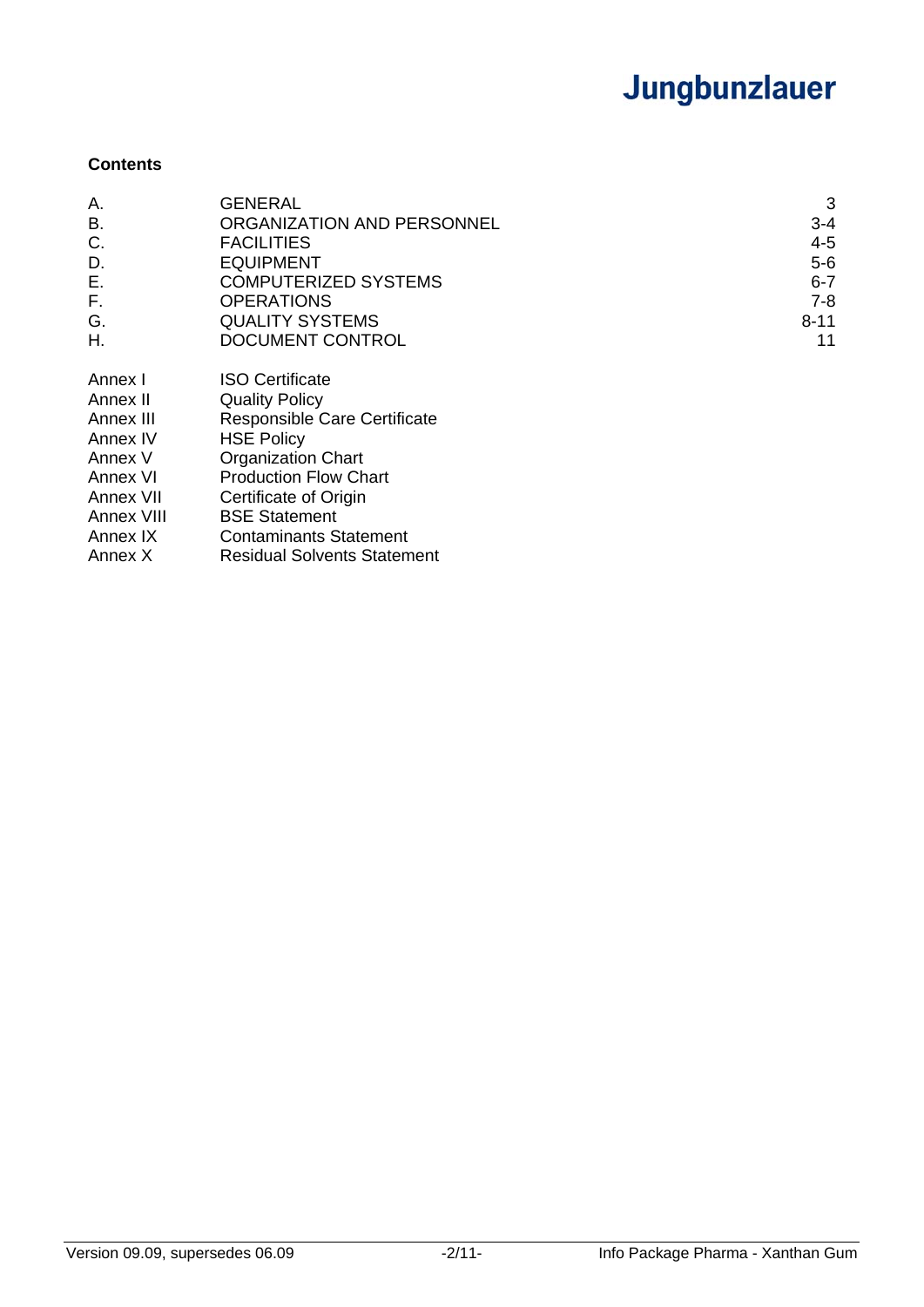|           | <b>ITEM</b>                                                                                                                                                         | <b>YES</b> | <b>NO</b>        | <b>COMMENT</b>                                                                                                                                                                                                                                                                                                |
|-----------|---------------------------------------------------------------------------------------------------------------------------------------------------------------------|------------|------------------|---------------------------------------------------------------------------------------------------------------------------------------------------------------------------------------------------------------------------------------------------------------------------------------------------------------|
| Α.        | <b>GENERAL</b>                                                                                                                                                      |            |                  |                                                                                                                                                                                                                                                                                                               |
| 1.        | Has your firm been audited by the FDA or other<br>regulatory/health agency or ministry, for any product,<br>during the past three years?                            | X          |                  | The site has never been<br>audited by the FDA.<br>The site is regularly inspected<br>by an official authority hygiene<br>responsible personnel from the<br>government.<br>Moreover, the site is audited by<br>20-30 customers every year.                                                                     |
|           | 2. Is the facility ISO Certified?                                                                                                                                   | X          |                  | There are regular ISO 9001<br>audits conducted by Lloyd's.                                                                                                                                                                                                                                                    |
| 3.        | Does the company have a policy on SHE (Safety,<br>Health & Environment)?                                                                                            | X          |                  | The site is affiliated to a<br>Responsible Care program.                                                                                                                                                                                                                                                      |
|           |                                                                                                                                                                     |            |                  |                                                                                                                                                                                                                                                                                                               |
| <b>B.</b> | <b>ORGANIZATION AND PERSONNEL</b>                                                                                                                                   |            |                  |                                                                                                                                                                                                                                                                                                               |
| 1.        | How many employees are at this site?                                                                                                                                |            |                  | approx. 300                                                                                                                                                                                                                                                                                                   |
| 2.        | Is there a QA/QC department?                                                                                                                                        | X          |                  |                                                                                                                                                                                                                                                                                                               |
| 3.        | Who is responsible for responding to recalls?                                                                                                                       |            |                  | <b>Quality Assurance Manager</b>                                                                                                                                                                                                                                                                              |
|           | 4. Are there written job descriptions describing the<br>required qualifications and training needed for each<br>job?                                                |            | $\boldsymbol{X}$ |                                                                                                                                                                                                                                                                                                               |
|           | 5. Is there an SOP for training, addressing both<br>permanent and temporary employees?                                                                              | X          |                  |                                                                                                                                                                                                                                                                                                               |
| 6.        | What type of trainings do you perform?                                                                                                                              |            |                  | <b>Typical training topics are:</b><br>clothing regime, working<br>hygienically, the use of<br>manufacturing records, the<br>use of the equipment, (cross)<br>contamination prevention<br>methods, sampling, the<br>collection of data, correct<br>performing QC testing (QC<br>personnel), SOP Training etc. |
|           | 7. Are training and qualifications documented for each<br>employee, including temporary employees?                                                                  | X          |                  |                                                                                                                                                                                                                                                                                                               |
| 8.        | Is training performed and documented when SOPs<br>are created or updated?                                                                                           | X          |                  | where applicable                                                                                                                                                                                                                                                                                              |
|           | 9. Are changes in regulatory requirements tracked and<br>communicated to employees?                                                                                 | X          |                  |                                                                                                                                                                                                                                                                                                               |
|           | 10. If repackaging or handling of exposed product<br>occurs:                                                                                                        |            |                  |                                                                                                                                                                                                                                                                                                               |
|           | a. Is there personal hygiene training for personnel<br>handling product so they understand the<br>precautions necessary to prevent contamination<br>of the product? | X          |                  |                                                                                                                                                                                                                                                                                                               |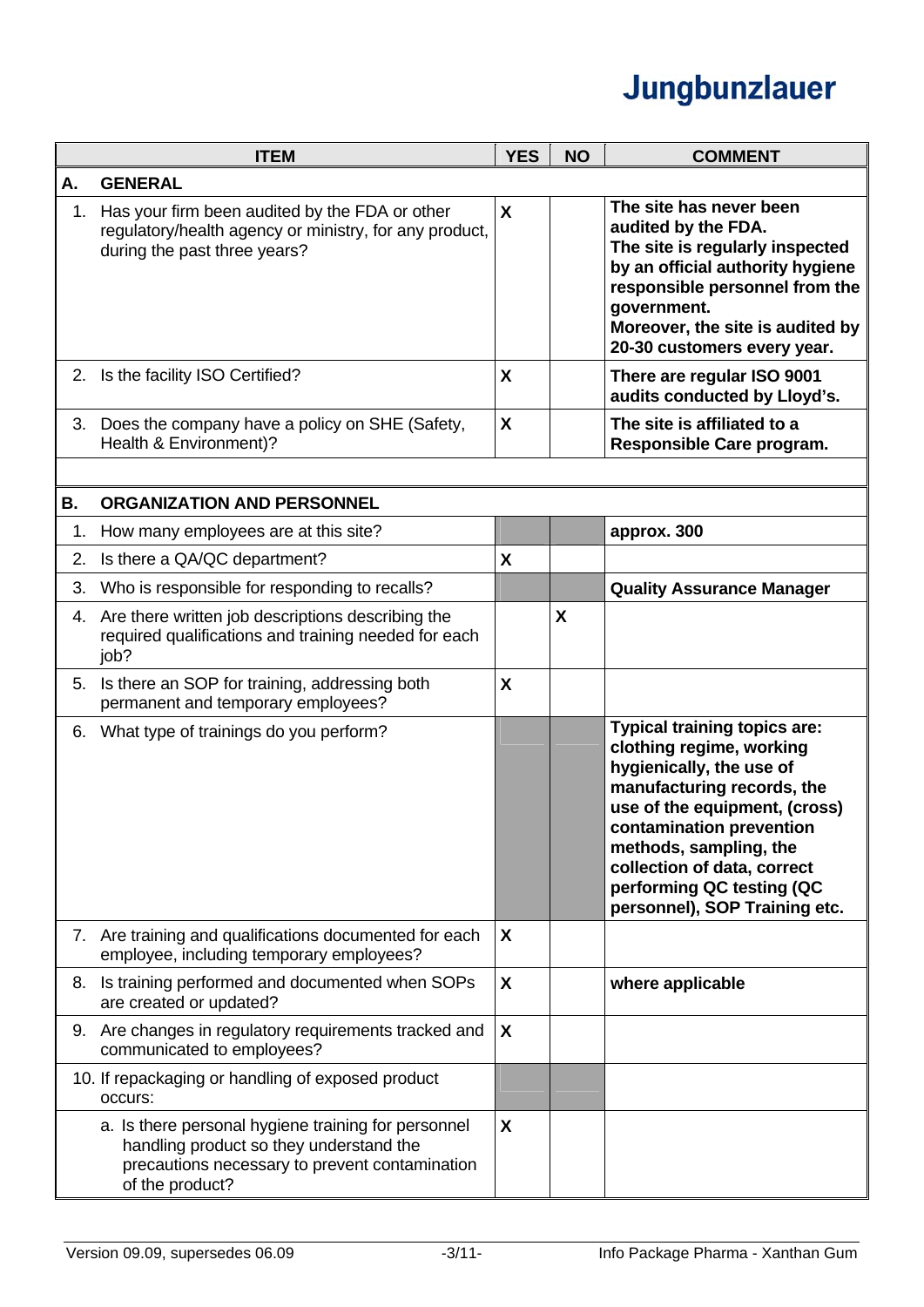|    | <b>ITEM</b>                                                                                                                                                                                                                                                              | <b>YES</b>       | <b>NO</b> | <b>COMMENT</b>                                    |
|----|--------------------------------------------------------------------------------------------------------------------------------------------------------------------------------------------------------------------------------------------------------------------------|------------------|-----------|---------------------------------------------------|
|    | b. Are personnel with illness or open skin lesions<br>that may contaminate or otherwise adversely<br>affect the safety or quality of the product allowed<br>to work in any operation that could cause the<br>product to become contaminated?                             |                  | X         |                                                   |
|    | c. If there are parts of an operation where loose<br>and/or unsecured jewelry or other items could fall<br>into the product, is there a policy prohibiting such<br>items?                                                                                                | X                |           |                                                   |
|    | d. Are personnel required to wear clean, intact, and<br>sanitary protective apparel (e.g., outer garments,<br>hair coverings, gloves) where necessary to<br>protect the product from contamination by<br>perspiration, hair, cosmetics, and other foreign<br>substances? | X                |           |                                                   |
|    | 11. Is the storage or consumption of foods, beverages,<br>and tobacco ever allowed in the warehouse area?                                                                                                                                                                |                  | X         |                                                   |
|    | 12. Is the storage of clothing and personal belongings,<br>to designated areas?                                                                                                                                                                                          | X                |           |                                                   |
|    |                                                                                                                                                                                                                                                                          |                  |           |                                                   |
| C. | <b>FACILITIES</b>                                                                                                                                                                                                                                                        |                  |           |                                                   |
| 1. | How old are the facilities?                                                                                                                                                                                                                                              |                  |           | <b>Start of Xanthan Gum</b><br>production in 1986 |
|    | 2. Is a separate facility used for any operations (such<br>as second warehouse)?                                                                                                                                                                                         |                  | X         |                                                   |
| 3. | Is there adequate security to assure there is no entry<br>by unauthorized persons?                                                                                                                                                                                       | $\boldsymbol{X}$ |           |                                                   |
|    | 4. Are facilities of suitable size, design, and<br>construction for the operations being performed?                                                                                                                                                                      | χ                |           |                                                   |
| 5. | Are materials stored such that areas under, around,<br>and behind can be easily inspected?                                                                                                                                                                               | X                |           |                                                   |
| 6. | Are facilities maintained in a clean and orderly<br>manner and in a good state of repair? (Any<br>significant floor cracks, openings in walls, ceiling<br>leaks or openings)?                                                                                            | X                |           |                                                   |
|    | 7. Are the surrounding grounds maintained in a clean<br>and orderly manner so as not to attract pests or<br>constitute a potential source of contamination?                                                                                                              | X                |           |                                                   |
| 8. | Are separate areas, with appropriate air handling<br>systems, provided for sampling of materials?                                                                                                                                                                        |                  | X         |                                                   |
| 9. | Is the warehouse clean and well-organized, and can<br>materials be easily located?                                                                                                                                                                                       | X                |           |                                                   |
|    | 10. Are shipping docks protected from weather where<br>necessary?                                                                                                                                                                                                        | X                |           |                                                   |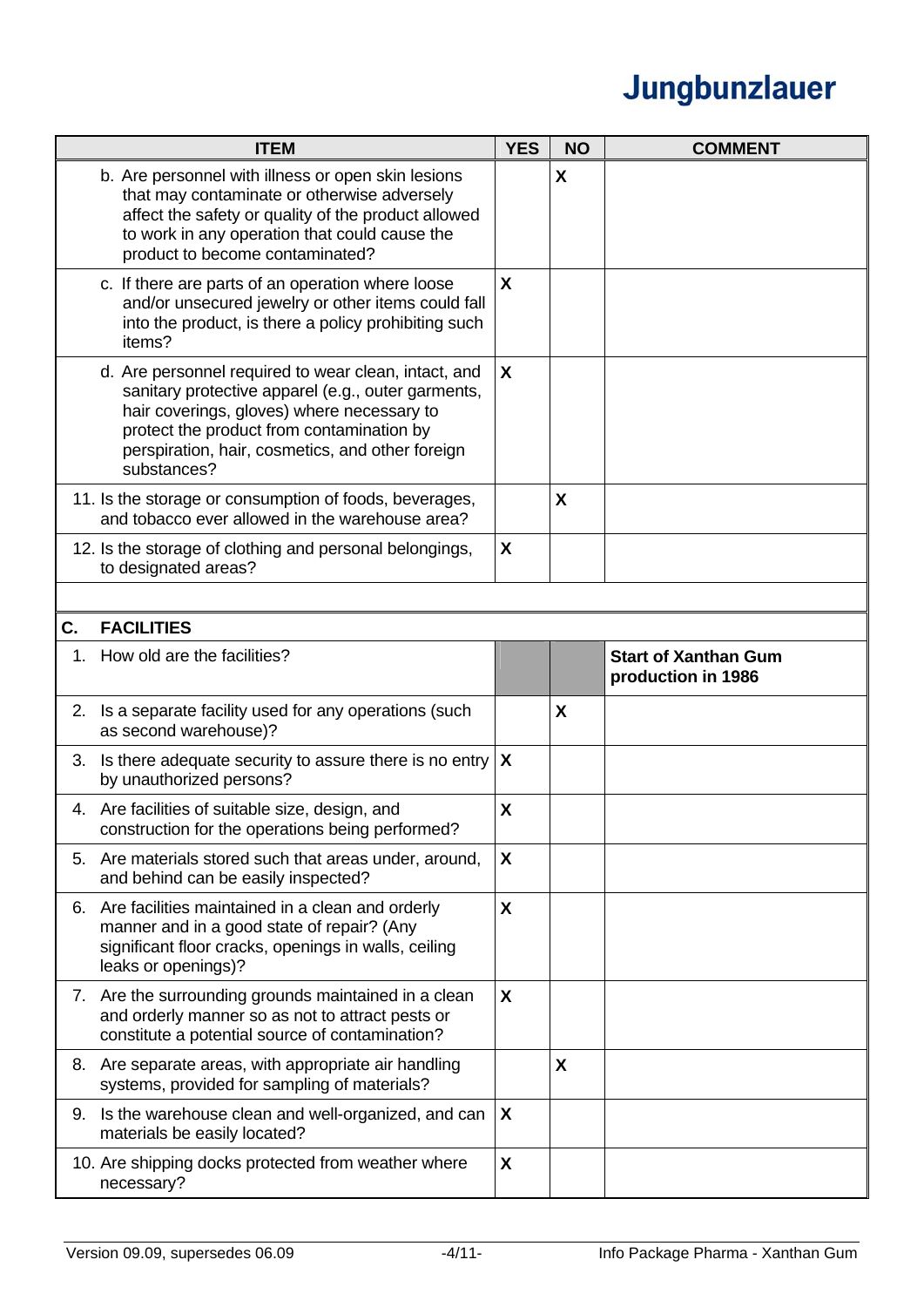| <b>ITEM</b>                                                                                                                                                                                                                                                            | <b>YES</b>                | <b>NO</b> | <b>COMMENT</b> |
|------------------------------------------------------------------------------------------------------------------------------------------------------------------------------------------------------------------------------------------------------------------------|---------------------------|-----------|----------------|
| 11. Is there appropriate storage for controlled<br>substances?                                                                                                                                                                                                         | X                         |           |                |
| 12. Is there adequate lighting and, where appropriate to<br>protect exposed product or machinery, is it equipped<br>with protection against shattering?                                                                                                                | $\mathsf{X}$              |           |                |
| 13. Are there provisions for power backup sources for<br>critical systems if main power should fail, and/or an<br>SOP for recovery from power failure?                                                                                                                 | X                         |           |                |
| 14. Are there appropriate fire protection measures and<br>alarm systems?                                                                                                                                                                                               | X                         |           |                |
| 15. PEST CONTROL                                                                                                                                                                                                                                                       |                           |           |                |
| a. Is there an SOP for Pest Control?                                                                                                                                                                                                                                   | X                         |           |                |
| b. Does the facility use an integrated pest-control<br>system, such as electrocutors, hanging partitions<br>at bay doors (to minimize birds, flying insects),<br>sticky traps, etc.?                                                                                   | X                         |           |                |
| c. Are facilities properly maintained against rodents,<br>birds, insects, and other vermin and are records<br>kept? Are only approved rodenticides and<br>pesticides used?                                                                                             | $\boldsymbol{\mathsf{X}}$ |           |                |
| d. If pest control is performed by a licensed pest<br>control contractor, is that company's performance<br>and compliance adequately monitored? Does the<br>company provide a detailed written report of its<br>activities and any rodenticides or pesticides<br>used? | X                         |           |                |
| e. Are the windows adequately screened, where<br>necessary?                                                                                                                                                                                                            | X                         |           |                |
| f. If raw materials or intermediates are stored in<br>silos, tanks, or other large containers, are the<br>vents adequately protected to prevent entry of<br>water, birds, and insects?                                                                                 | X                         |           |                |
|                                                                                                                                                                                                                                                                        |                           |           |                |
| D.<br><b>EQUIPMENT</b>                                                                                                                                                                                                                                                 |                           |           |                |
| Is equipment installed with sufficient clearance to<br>1.<br>allow access to both the equipment and the<br>surrounding area for cleaning and maintenance<br>operations?                                                                                                | X                         |           |                |
| Is there a master list of all equipment that specifies<br>2.<br>those requiring maintenance and/or calibration?                                                                                                                                                        | X                         |           |                |
| 3. Are there SOPs for inspection (monitoring the<br>condition) and maintenance of equipment and of<br>measuring instruments?                                                                                                                                           | X                         |           |                |
| If equipment and instruments malfunction or are<br>4.<br>determined to be defective, are they immediately<br>taken out of use?                                                                                                                                         | X                         |           |                |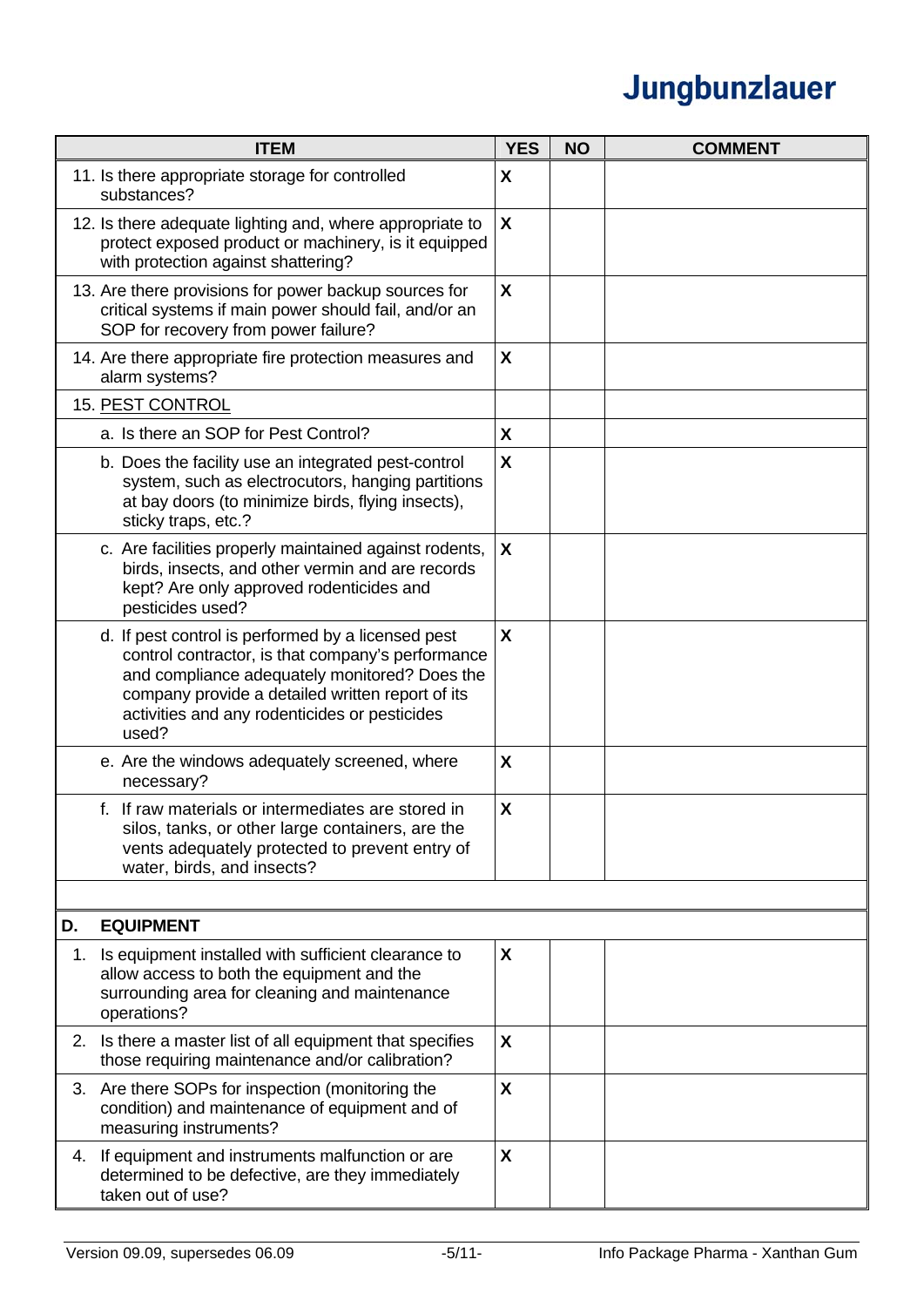|    | <b>ITEM</b>                                                                                                                                                                                                                                                                                                                                              | <b>YES</b>   | <b>NO</b>    | <b>COMMENT</b>                                                                                                              |
|----|----------------------------------------------------------------------------------------------------------------------------------------------------------------------------------------------------------------------------------------------------------------------------------------------------------------------------------------------------------|--------------|--------------|-----------------------------------------------------------------------------------------------------------------------------|
|    | 5. Are there SOPs for calibration of critical equipment<br>and measuring instruments? Do SOPs assign<br>responsibilities; include schedules; describe<br>methods, equipment, and materials to be used,<br>including calibration over actual range of use and<br>standards traceable to national standards; and<br>include specifications and tolerances? | X            |              |                                                                                                                             |
| 6. | If calibration operations are performed in-house, do<br>SOPs specify proper handling and storage<br>conditions for the traceable standards?                                                                                                                                                                                                              | X            |              |                                                                                                                             |
|    | 7. Does an SOP specify that equipment cannot be<br>used if it is beyond the calibration due date, and<br>describe actions to be taken if equipment is used<br>that is found to have been beyond the due date or is<br>found to be out of calibration limits?                                                                                             | X            |              |                                                                                                                             |
| 8. | Is equipment in use observed to be within calibration<br>dating?                                                                                                                                                                                                                                                                                         | $\mathsf{X}$ |              |                                                                                                                             |
| 9. | Are records maintained for maintenance and<br>calibration operations?                                                                                                                                                                                                                                                                                    | X            |              |                                                                                                                             |
|    |                                                                                                                                                                                                                                                                                                                                                          |              |              |                                                                                                                             |
| Е. | <b>COMPUTERIZED SYSTEMS</b>                                                                                                                                                                                                                                                                                                                              |              |              |                                                                                                                             |
| 1. | Are any computerized systems used in the operation $\mathbf X$<br>to perform GMP-related functions (e.g. inventory,<br>training, investigation records?)                                                                                                                                                                                                 |              |              | SAP system used for various<br>transactions (e.g. quality<br>control, warehousing, ship-<br>ping, etc.) or others data base |
| 2. | Is there a system to control changes to systems and<br>programs that can have an effect on the quality of<br>the product?                                                                                                                                                                                                                                | X            |              |                                                                                                                             |
| 3. | Is a formal log of system and program changes<br>maintained?                                                                                                                                                                                                                                                                                             | X            |              |                                                                                                                             |
|    | 4. Have such computerized systems been validated<br>(demonstrated to consistently function as<br>expected)?                                                                                                                                                                                                                                              |              | X            | Our SAP system has not been<br>validated according to GMP<br>regulations.                                                   |
|    | 5. Is there appropriate security to limit access to<br>computerized systems, protect records from<br>tampering, and prevent data alteration?                                                                                                                                                                                                             | X            |              |                                                                                                                             |
| 6. | If passwords are used as a security measure, are<br>there provisions for periodic changing of<br>passwords?                                                                                                                                                                                                                                              | X            |              |                                                                                                                             |
|    | 7. Does a responsible person (e.g., system<br>administrator) have a list of all passwords in case of<br>emergency?                                                                                                                                                                                                                                       |              | $\mathsf{X}$ | The system administrator has<br>no list of passwords, but he<br>can change them indirectly in<br>the system.                |
|    | 8. Are suitable backup systems in place, such as<br>copies of programs and files, duplicate tapes, or<br>microfilm?                                                                                                                                                                                                                                      | X            |              |                                                                                                                             |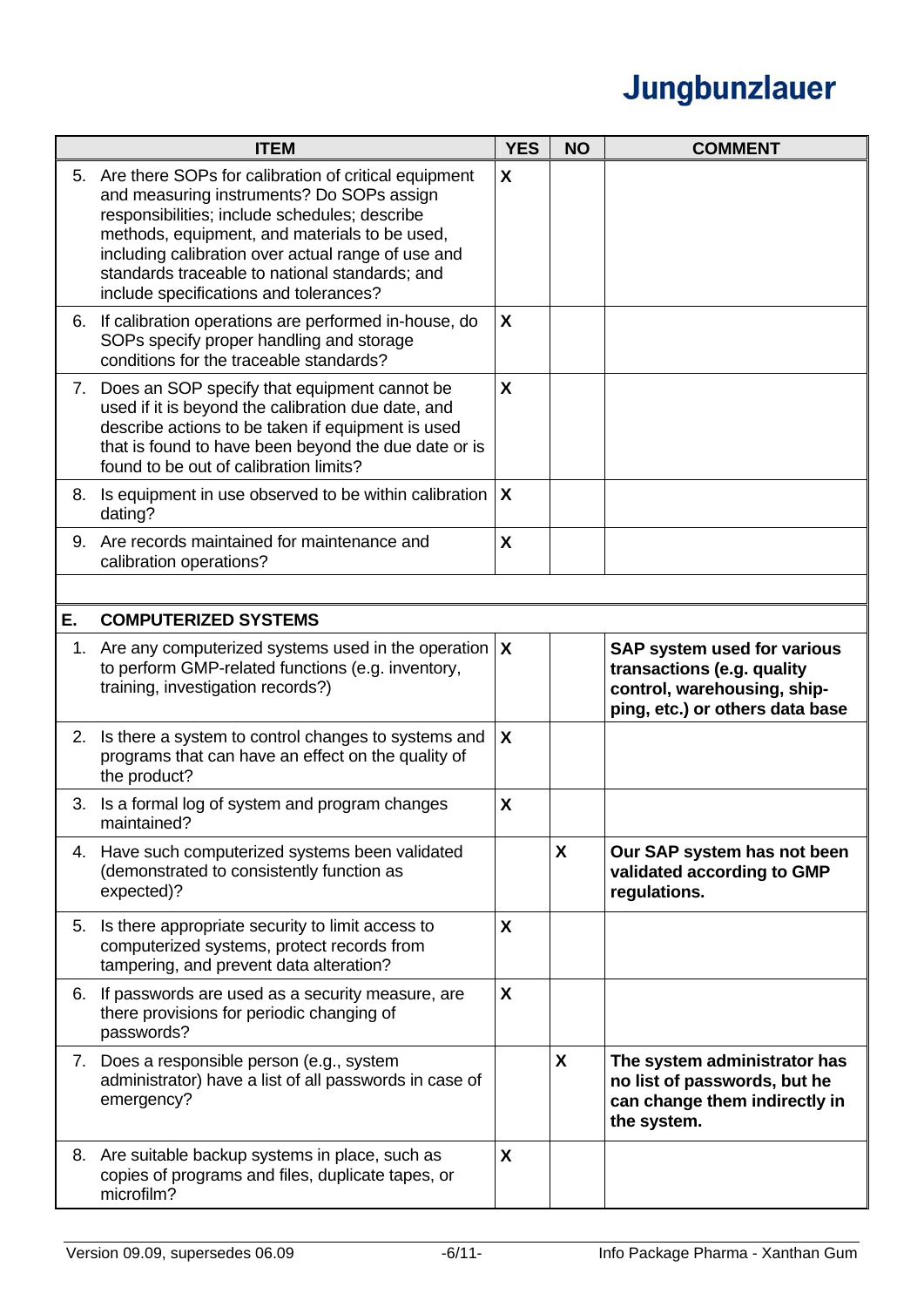|    | <b>ITEM</b>                                                                                                                                                                                     | <b>YES</b> | <b>NO</b> | <b>COMMENT</b>                                                                                                                                                                                                                                                                               |
|----|-------------------------------------------------------------------------------------------------------------------------------------------------------------------------------------------------|------------|-----------|----------------------------------------------------------------------------------------------------------------------------------------------------------------------------------------------------------------------------------------------------------------------------------------------|
| 9. | If anyone leaves the department or company, or<br>otherwise loses authority to access the systems, are<br>there procedures to immediately remove that<br>person's access codes from the system? | X          |           |                                                                                                                                                                                                                                                                                              |
|    |                                                                                                                                                                                                 |            |           |                                                                                                                                                                                                                                                                                              |
| F. | <b>OPERATIONS</b>                                                                                                                                                                               |            |           |                                                                                                                                                                                                                                                                                              |
| 1. | <b>RECEIVING</b>                                                                                                                                                                                |            |           |                                                                                                                                                                                                                                                                                              |
|    | a. Is there an SOP for receiving shipments,<br>including inspection and verification of material<br>received against the bill of lading, quantity<br>received, lot numbers, etc?                | X          |           |                                                                                                                                                                                                                                                                                              |
|    | b. Are raw materials on an incoming sampling and<br>inspection program?                                                                                                                         | X          |           | Incoming materials are<br>checked on certificate of<br>analysis and identification<br>(delivery note). There are test<br>plans for incoming products<br>which indicate the frequency of<br>analytical tests.                                                                                 |
|    | c. Briefly describe how discrepancies in incoming<br>shipments are handled.                                                                                                                     |            |           | In case of defects, the raw<br>material (full trucks, tanks,<br>silos) is clearly labeled as non-<br>approved and returned to the<br>supplier.                                                                                                                                               |
|    |                                                                                                                                                                                                 |            |           |                                                                                                                                                                                                                                                                                              |
| 2. | <b>STORAGE IN TANKS/SILOS</b>                                                                                                                                                                   |            |           |                                                                                                                                                                                                                                                                                              |
|    | a. Are different lots of a material mixed in storage<br>tanks?                                                                                                                                  | X          |           | We mix different lots of raw<br>material for the fermentation<br>process. After fermentation<br>there is a continuous purifica-<br>tion process. A selling lot<br>consists of a blend of different<br>production batches mixed to<br>meet specifications and<br>analyzed before the release. |
| 3. | <b>INVENTORY CONTROL</b>                                                                                                                                                                        |            |           |                                                                                                                                                                                                                                                                                              |
|    | a. Is there ongoing inventory reconciliation as<br>materials are removed from stock?                                                                                                            | X          |           | The stock rotation of finished<br>products and raw materials is                                                                                                                                                                                                                              |
|    | b. Is periodic inventory verification performed?                                                                                                                                                | X          |           | done by FIFO (first in first out)                                                                                                                                                                                                                                                            |
|    | c. Has the periodic inventory been done, as<br>scheduled, for all customers in the past year?                                                                                                   | X          |           | system. The stock of finished<br>products is controlled by<br>computerized SAP system.                                                                                                                                                                                                       |
|    |                                                                                                                                                                                                 |            |           |                                                                                                                                                                                                                                                                                              |
|    | 4. SHIPPING                                                                                                                                                                                     |            |           |                                                                                                                                                                                                                                                                                              |
|    | a. Briefly describe the system that prevents<br>unapproved materials from being shipped to<br>customers.                                                                                        |            |           | Positive release system, status<br>indicated in SAP system.                                                                                                                                                                                                                                  |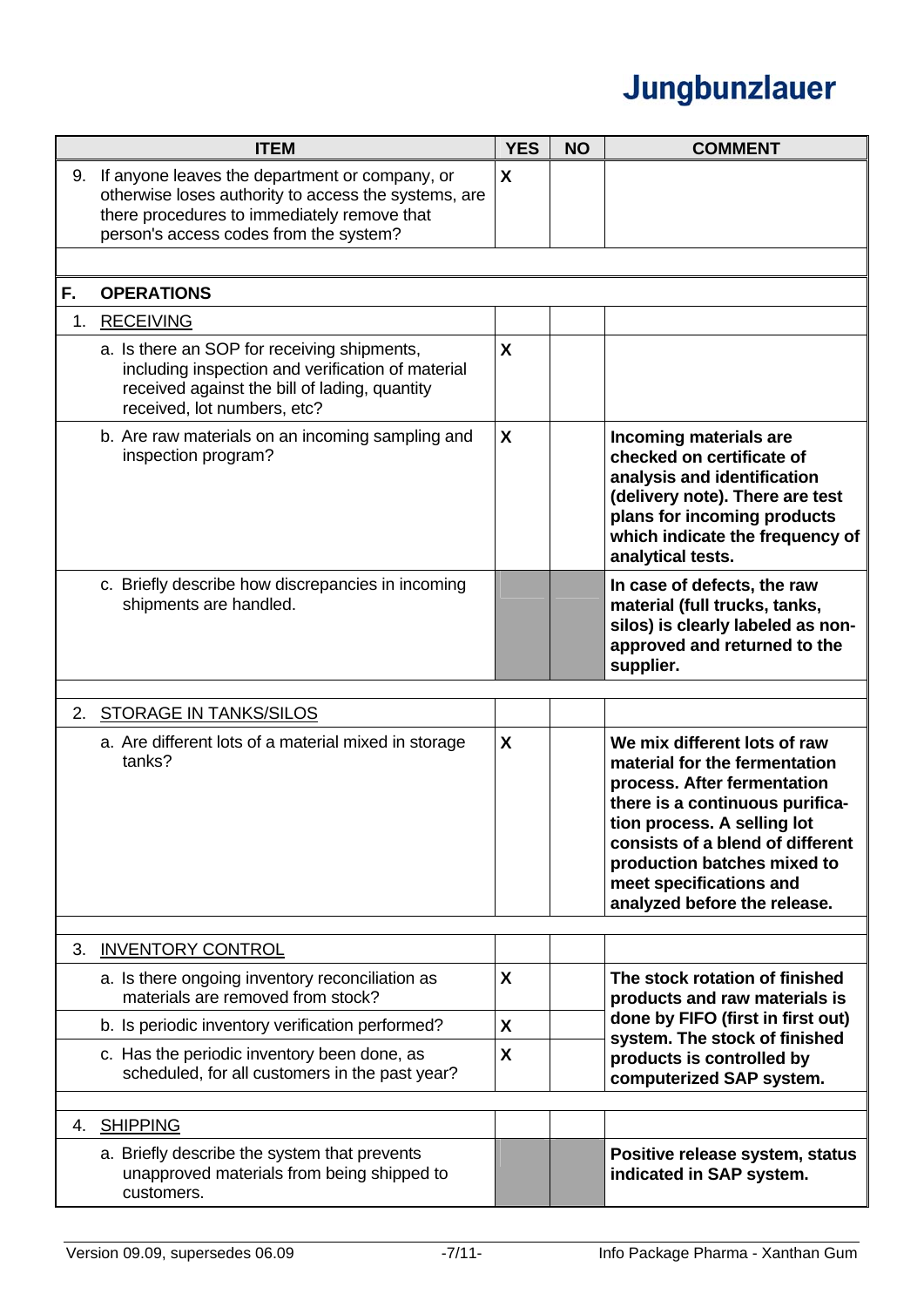|    | <b>ITEM</b>                                                                                                                                                                                                                                                                                                                | <b>YES</b>   | <b>NO</b> | <b>COMMENT</b>                                                                                                                                                                                             |
|----|----------------------------------------------------------------------------------------------------------------------------------------------------------------------------------------------------------------------------------------------------------------------------------------------------------------------------|--------------|-----------|------------------------------------------------------------------------------------------------------------------------------------------------------------------------------------------------------------|
|    | b. Are orders that have been packed for shipment<br>verified against the bills of lading before being<br>loaded onto the truck?                                                                                                                                                                                            | X            |           |                                                                                                                                                                                                            |
| 5. | RETURNED GOODS CONTROL                                                                                                                                                                                                                                                                                                     |              |           |                                                                                                                                                                                                            |
|    | a. Briefly describe the steps used for processing of<br>returned goods (including segregation from other<br>items, any identification or labeling as returned,<br>any inspection, and documentation). Also identify<br>whether or not items may be reused, and if so,<br>under what circumstances?                         |              |           | Returned goods are physical<br>segregated (separate storage)<br>and the status is indicated in<br>SAP system. QC decision on<br>further steps. Use is only<br>possible after active release<br>through QC. |
|    |                                                                                                                                                                                                                                                                                                                            |              |           |                                                                                                                                                                                                            |
| G. | <b>QUALITY SYSTEMS</b>                                                                                                                                                                                                                                                                                                     |              |           |                                                                                                                                                                                                            |
| 1. | <b>RESPONSIBILITIES AND AUTHORITY</b>                                                                                                                                                                                                                                                                                      |              |           |                                                                                                                                                                                                            |
|    | a. Are the Quality organization's authority and<br>responsibilities clearly defined in writing?                                                                                                                                                                                                                            | X            |           |                                                                                                                                                                                                            |
|    | b. Does QA have authority to review and approve or<br>reject packaging materials and finished product?                                                                                                                                                                                                                     | X            |           |                                                                                                                                                                                                            |
|    | c. Does QA assure that packaging and testing<br>records are reviewed before batches are<br>shipped?                                                                                                                                                                                                                        | X            |           |                                                                                                                                                                                                            |
|    | d. Is there an adequate program for handling<br>complaints, including investigation to determine<br>the causes, corrective actions, verification of the<br>effectiveness of corrective actions, a target time<br>frame for responding; trend analyses, and<br>notification of appropriate parties including<br>management? | X            |           |                                                                                                                                                                                                            |
|    |                                                                                                                                                                                                                                                                                                                            |              |           |                                                                                                                                                                                                            |
|    | 2. AUDIT PROGRAMS                                                                                                                                                                                                                                                                                                          |              |           |                                                                                                                                                                                                            |
|    | a. Briefly describe how management is assured that<br>internal procedures are being followed<br>adequately?                                                                                                                                                                                                                |              |           | Internal audit is performed<br>once a year. Records are<br>reviewed by management and a<br>follow up is done by QA.                                                                                        |
|    | b. Is there an internal quality audit program that<br>covers all areas of the operation to verify that<br>SOPs and other procedures and policies are<br>being followed, and to determine effectiveness of<br>the quality systems?                                                                                          | X            |           |                                                                                                                                                                                                            |
|    | c. Are these internal audits documented as formal<br>reports?                                                                                                                                                                                                                                                              | X            |           |                                                                                                                                                                                                            |
|    | d. Are results of internal audits trended, and are<br>these trends reviewed and acted on, by<br>management, as part of a continuous<br>improvement effort?                                                                                                                                                                 | $\mathsf{x}$ |           |                                                                                                                                                                                                            |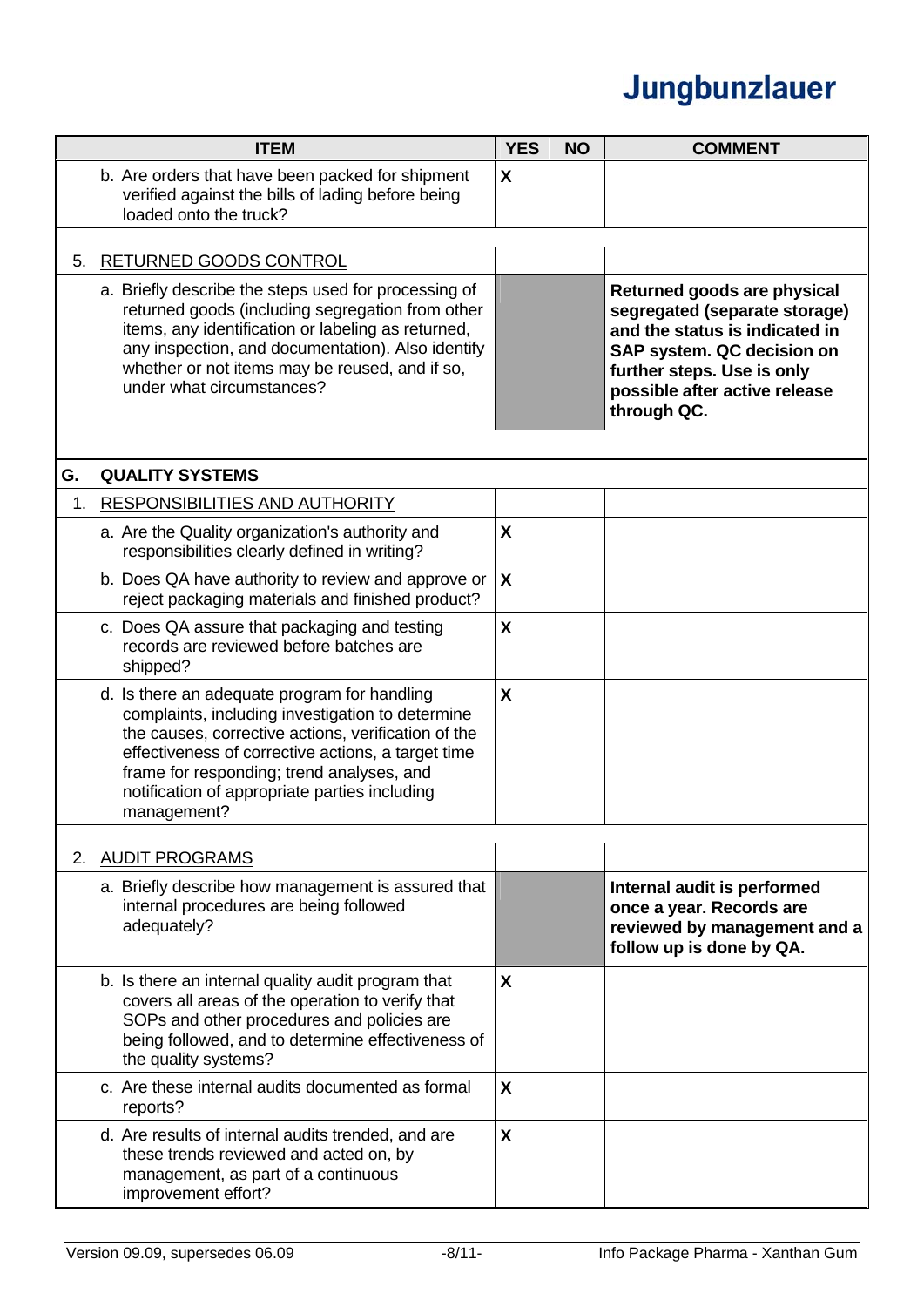|    | <b>ITEM</b>                                                                                                                                                                                           | <b>YES</b>   | <b>NO</b> | <b>COMMENT</b>                                                                                                                                                            |
|----|-------------------------------------------------------------------------------------------------------------------------------------------------------------------------------------------------------|--------------|-----------|---------------------------------------------------------------------------------------------------------------------------------------------------------------------------|
|    | e. Based on the audit findings and<br>recommendations, are steps taken to correct any<br>areas of noncompliance?                                                                                      | X            |           |                                                                                                                                                                           |
|    | f. Are corrective actions, and preventative<br>measures documented?                                                                                                                                   | X            |           |                                                                                                                                                                           |
|    | g. Is formal tracking of corrective<br>actions/preventative measures done to assure<br>these items are completed as scheduled?                                                                        | X            |           |                                                                                                                                                                           |
|    | h. Is the effectiveness of corrective and preventative<br>actions evaluated or verified in subsequent<br>audits?                                                                                      | X            |           |                                                                                                                                                                           |
| 3. | <b>INVESTIGATION OF NONCONFORMANCES</b>                                                                                                                                                               |              |           |                                                                                                                                                                           |
|    | a. Is there an SOP for investigation of deviations or<br>events of non-conformance in any area to<br>determine the cause and institute corrective<br>actions to prevent the situation from recurring? | X            |           |                                                                                                                                                                           |
|    | b. Are records maintained of nonconforming<br>materials, related investigations and corrective<br>actions?                                                                                            | X            |           |                                                                                                                                                                           |
|    | c. Is formal tracking of investigations done to assure<br>these items are completed?                                                                                                                  | X            |           |                                                                                                                                                                           |
|    | 4. RECALLS and RETURNS                                                                                                                                                                                |              |           |                                                                                                                                                                           |
|    | a. Is there an SOP for performing recalls?                                                                                                                                                            | X            |           |                                                                                                                                                                           |
|    | b. Is the quantity of recalled product verified against<br>inventory records?                                                                                                                         | X            |           |                                                                                                                                                                           |
| 5. | <b>CERTIFICATES OF ANALYSIS</b>                                                                                                                                                                       |              |           |                                                                                                                                                                           |
|    | a. Is every lot (received and shipped) accompanied<br>by a certificate of analysis (COA)?                                                                                                             | X            |           |                                                                                                                                                                           |
|    | b. Does the COA clearly indicate which tests are<br>performed on every lot and which are created via<br>skip lot testing?                                                                             | $\mathsf{X}$ |           |                                                                                                                                                                           |
|    | c. Does the COA indicate the location (company)<br>where the material was manufactured?                                                                                                               | X            |           |                                                                                                                                                                           |
|    | d. Does the COA clearly indicate which company<br>performed the analysis?                                                                                                                             | X            |           |                                                                                                                                                                           |
|    | e. Is the COA signed by the Responsible Person?                                                                                                                                                       |              | X         | The certificate of analysis is<br>electronically issued by SAP<br>system through release from<br>the Quality Control Manger.<br>The certificate contains no<br>signature. |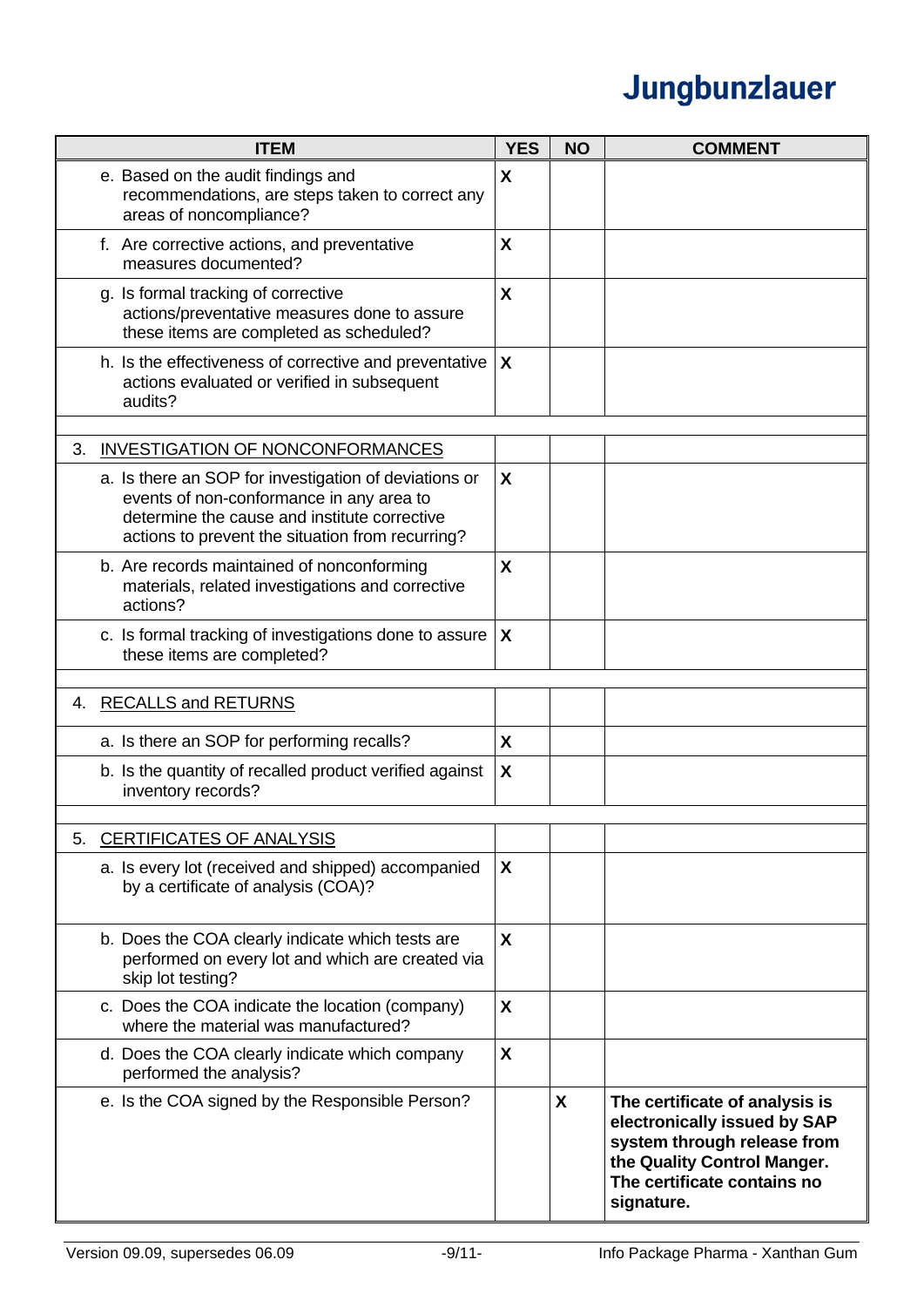|    | <b>ITEM</b>                                                                                                                                                                          | <b>YES</b>                | <b>NO</b> | <b>COMMENT</b>                                                                                                                                                                                                                                                                                        |
|----|--------------------------------------------------------------------------------------------------------------------------------------------------------------------------------------|---------------------------|-----------|-------------------------------------------------------------------------------------------------------------------------------------------------------------------------------------------------------------------------------------------------------------------------------------------------------|
|    |                                                                                                                                                                                      |                           |           |                                                                                                                                                                                                                                                                                                       |
| 6. | <b>SUPPLIER AUDIT PROGRAM</b>                                                                                                                                                        |                           |           |                                                                                                                                                                                                                                                                                                       |
|    | a. How are your suppliers approved?                                                                                                                                                  |                           |           | Every potential supplier is<br>tested on the first deliveries on<br>different criteria.<br>If performance, quality etc. are<br>o.k. he gets approval and is<br>added to the supplier list. We<br>perform supplier audits where<br>applicable. We have a long-<br>term relationship with<br>suppliers. |
|    | b. Are all suppliers audited in person?                                                                                                                                              |                           | X         | We perform audits on suppliers                                                                                                                                                                                                                                                                        |
|    | If not, describe under what circumstances<br>suppliers are not audited in person.                                                                                                    |                           |           | where deemed to be applicable.                                                                                                                                                                                                                                                                        |
|    | c. Are supplier audit observations trended and<br>reviewed by management as part of a continuous<br>improvement effort?                                                              | X                         |           |                                                                                                                                                                                                                                                                                                       |
|    | 7. MATERIALS CONTROL                                                                                                                                                                 |                           |           |                                                                                                                                                                                                                                                                                                       |
|    | a. Is every finished batch sampled according to a<br>plan that assures that the sample is<br>representative of the batch?                                                            | X                         |           |                                                                                                                                                                                                                                                                                                       |
|    | b. Are sampled containers labeled with sampler's<br>name and date of production? If not, describe<br>how this is captured.                                                           | X                         |           |                                                                                                                                                                                                                                                                                                       |
|    | c. Are there adequate procedures for controlling<br>product placed on hold for any reason?                                                                                           | X                         |           |                                                                                                                                                                                                                                                                                                       |
|    | d. Is ability to change release status in the computer<br>restricted to authorized QA personnel?                                                                                     | $\boldsymbol{\mathsf{X}}$ |           |                                                                                                                                                                                                                                                                                                       |
|    | e. Is every finished batch tested and approved<br>before shipment?                                                                                                                   | X                         |           |                                                                                                                                                                                                                                                                                                       |
|    | f. Are there complete written instructions for testing<br>and releasing finished materials, including<br>methods, equipment, operating parameters, and<br>acceptance specifications? | $\mathsf{X}$              |           |                                                                                                                                                                                                                                                                                                       |
|    | g. If the material is compendial (e.g., USP / EP), are<br>all compendial tests and specifications<br>performed?                                                                      | X                         |           | Not every compendial<br>parameter is tested for each<br>batch but all parameter are<br>tested at different frequencies<br>(from batch testing to random<br>testing).                                                                                                                                  |
|    | h. Stability Program                                                                                                                                                                 |                           |           |                                                                                                                                                                                                                                                                                                       |
|    | 1) Is an expiration date assigned to the<br>material? If so, what is it?                                                                                                             | X                         |           | 5 years from the production<br>date. Except xanthan gum<br>$DF = 2$ year and $QH = 1$ year                                                                                                                                                                                                            |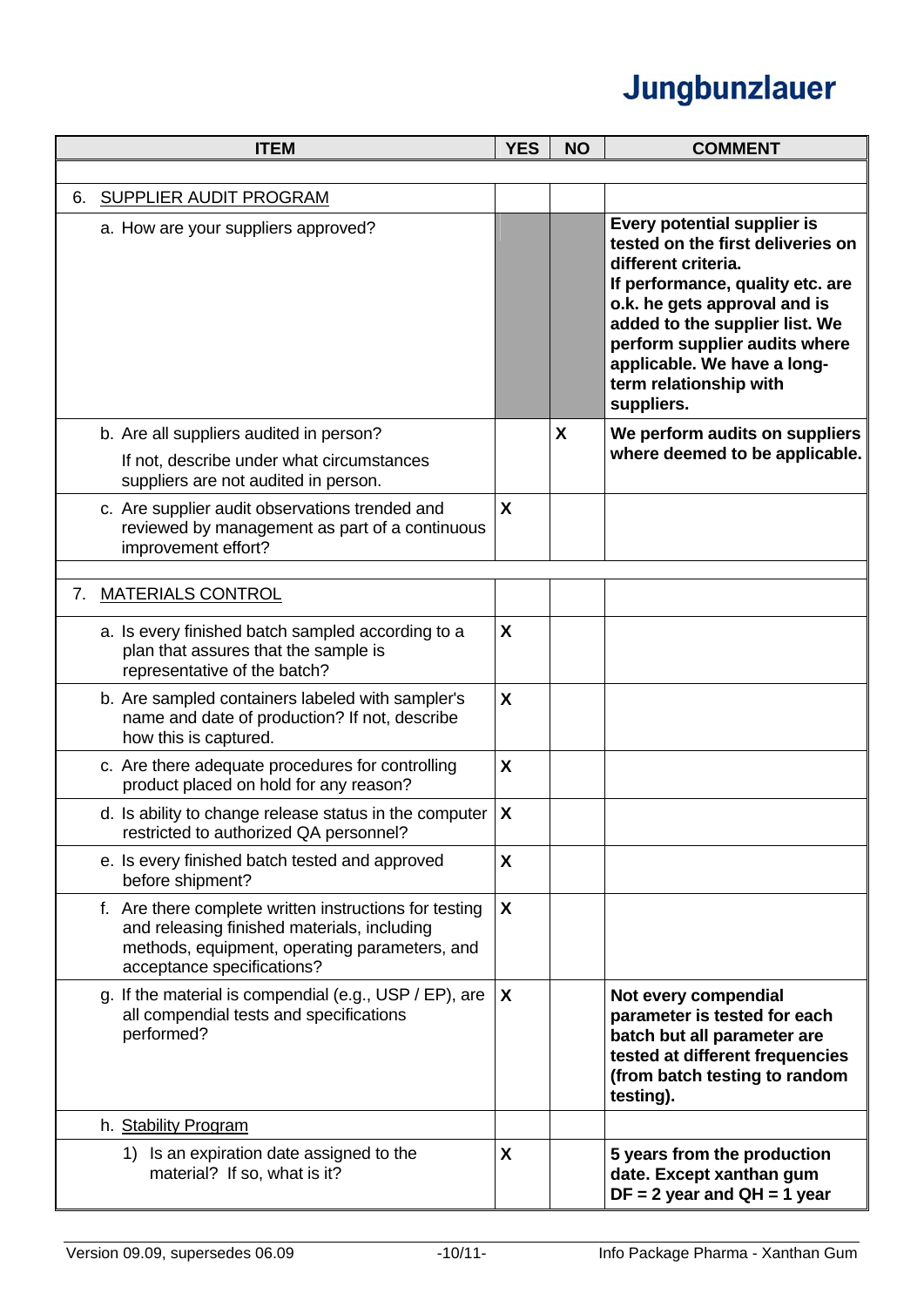|    | <b>ITEM</b>                                                                                                                                                             | <b>YES</b> | <b>NO</b> | <b>COMMENT</b>                                                        |
|----|-------------------------------------------------------------------------------------------------------------------------------------------------------------------------|------------|-----------|-----------------------------------------------------------------------|
|    | 2) If an expiration dating period has been<br>assigned, are stability data available to<br>support the intended period of use of the<br>material?                       | X          |           |                                                                       |
|    | 3) Are stability failures investigated and reported<br>to management?                                                                                                   | X          |           |                                                                       |
|    | i. Are retention samples kept for every batch for at<br>least one year past expiration date or, if no<br>expiration date is assigned, according to a written<br>policy? | X          |           |                                                                       |
| Η. | <b>DOCUMENT CONTROL</b>                                                                                                                                                 |            |           |                                                                       |
| 1. | STANDARD OPERATING PROCEDURES (SOPS)                                                                                                                                    |            |           |                                                                       |
|    | a. Are there written SOPs for all areas of the<br>operation? (e.g. receiving, shipping, inventory<br>controls, area cleaning, pest control, returns, etc)               | X          |           | where applicable                                                      |
|    | b. Is there an SOP for writing, handling, and<br>updating SOPs? Are SOPs periodically reviewed<br>and updated?                                                          | X          |           |                                                                       |
|    | c. Describe how the history of SOP revisions is<br>maintained?                                                                                                          |            |           | There is an overview list<br>stating the actual status of<br>each SOP |
|    | d. Are current SOPs readily available to employees<br>in the areas where operations are performed?                                                                      | X          |           |                                                                       |
|    | e. Is there an adequate system to assure that<br>unneeded or obsolete documents are removed<br>from use?                                                                | X          |           |                                                                       |
| າ  | <b>TRACEABILITY</b>                                                                                                                                                     |            |           |                                                                       |
|    | a. Are batch/ lot numbers assigned in such a<br>manner that they are not duplicated and they<br>enable tracing of all processes and batch records<br>for each batch?    | X          |           |                                                                       |
|    | b. Is there full traceability on the origin of materials?                                                                                                               | X          |           |                                                                       |

#### **Jungbunzlauer**

Technical Service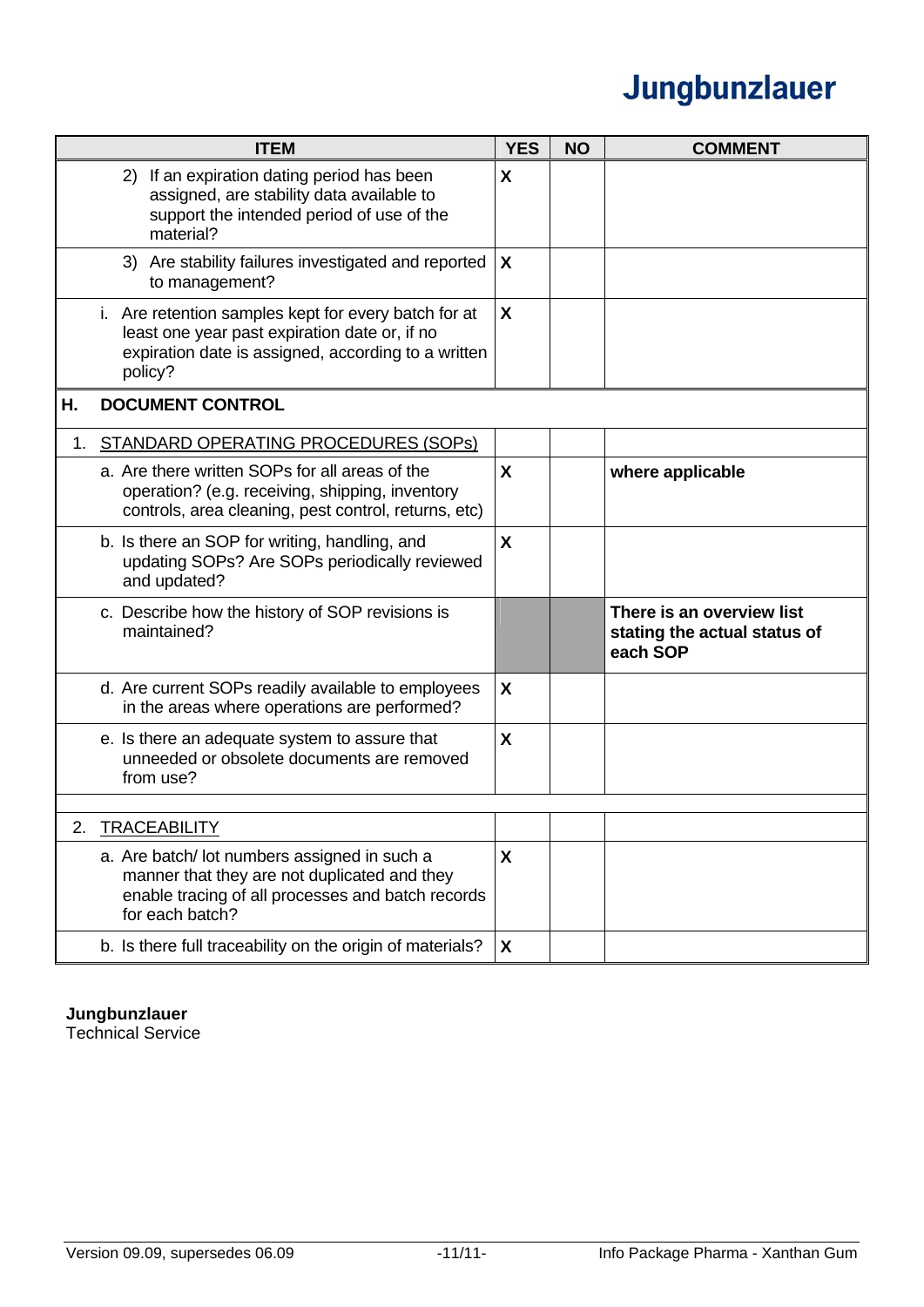

### **CERTIFICATE OF APPROVAL**

This is to certify that the Quality Management System of:

## **Jungbunzlauer Austria AG Werk Pernhofen** Wulzeshofen **Austria**

has been approved by Lloyd's Register Quality Assurance to the following Quality Management System Standard:

### ISO 9001:2000

The Quality Management System is applicable to:

Manufacture of citric acid, sodiumcitrates, magnesiumcitrates, zinccitrates, xanthan gum, glucose syrup, citrofeed, gypsum, corngerms, corngold, cornpro, corn fibres, corn steep liquor

Approval Certificate No: VNA 200628 Original Approval:

26th October 1994

Current Certificate:

5th December 2008

Certificate Expiry:

31st October 2009

Tuiks arius

Issued by: Lloyd's Register EMEA Niederlassung Wien for and on behalf of Lloyd's Register Quality Assurance Limited



This document is subject to the provision on the reverse<br>Opernring 1/E/620, 1010 Vienna, Austria, FN 239257 Z This approval is carried out in accordance with the LRQA assessment and certification procedures and monitored by LRQA.<br>The use of the UKAS Accreditation Mark indicates Accreditation in respect of those activities covered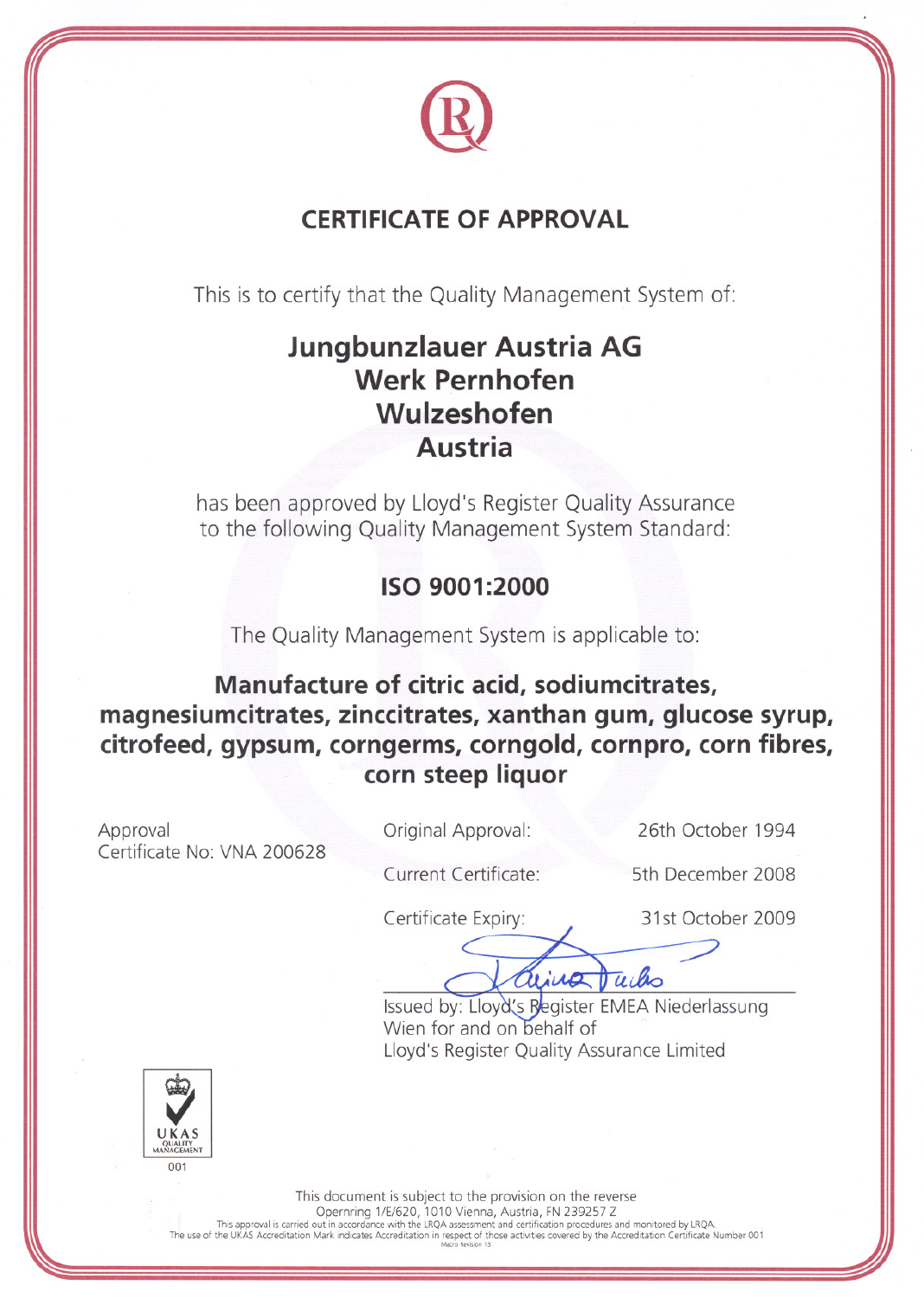Jungbunzlauer Austria AG Werk Pernhofen AT-2064 Wulzeshofen Phone +43-2527-200 0 Fax +43-2527-200 80 www.jungbunzlauer.com

Jungbunzlauer

#### **Quality Policy**

### Jungbunzlauer Austria AG, Plant Pernhofen (Excerpt from the quality manual)

Within the scope of entrepreneurial responsibility and in view of the quality assurance and the satisfaction of customer expectations the Plant Management of Jungbunzlauer (Plant Pernhofen) has defined the company's policy for quality assurance as follows:

- 1) The obligation to fulfil specified customer claims and legal respectively governmental requirements.
- 2) With reference to the customer claims the percentage of justified customer complaints should be continuously improved. The target will be fulfilled, if a) the trend line (observation period of 3 years) has been continuously improved from the actual evaluated percentage, or b) if the minimum target has been achieved from the economical point of view.
- 3) On the basis of complaints, internal and external audits corrective actions as well as preventive measures are defined, carried out and maintained.
- 4) With reference to the relevant departments each quality target will be specified into a SOP and the target tracking will be pictured as figures on a monthly basis.

The Quality Assurance Handbook is the tool for the implementation of this quality policy, and it is an appropriate description of the company's quality assurance systems. Its application guarantees that organizational, administrative and technical activities which influence order processing and quality of execution are planned, coordinated and supervised. The Quality Assurance Handbook complies with the requirements of the ISO 9001:2000 system, and with contractually agreed requirements. This Quality Assurance Handbook is valid for the manufacturing of the products Citric Acid, Citrates and Xanthan Gum.

With this declaration the Company Management obligates all employees, who execute quality influencing activities, to fulfil their activities according to the descriptions set forth in this Quality Assurance Handbook or through the corresponding training at the best of their knowledge and ability.

The manager of quality assurance is responsible for the planning, supervision and correction of the quality assurance system and is obligated to inform the Company Management of any significant quality assurance problems.

The assessment of the quality assurance system by the quality assurance management is ensured through an analysis of the above mentioned quality policy and its documentation in the semiannual management review.

June 2006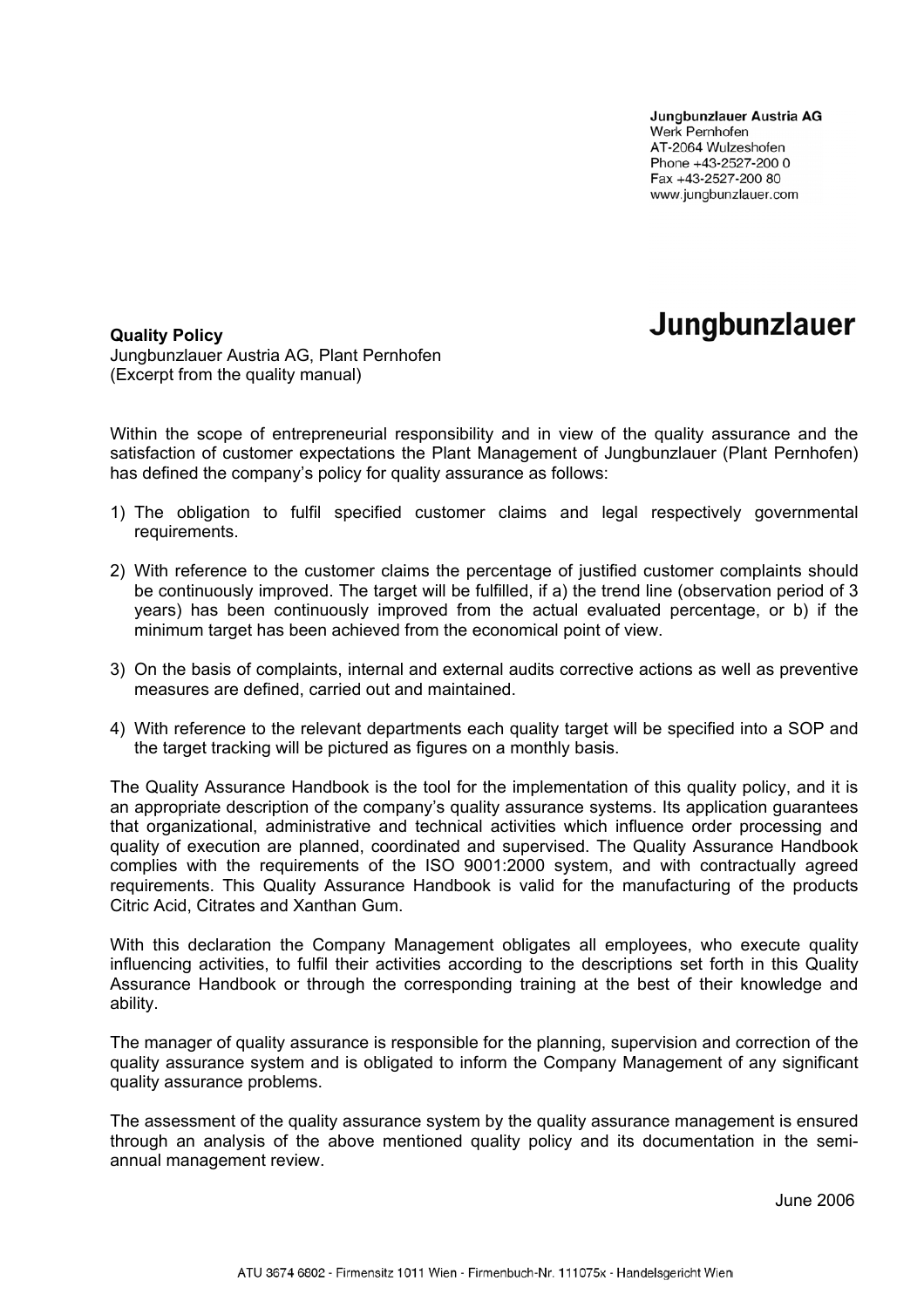



The Association of the Austrian Chemical Industry, after an audit by independent experts, grants to

### Jungbunzlauer Austria AG Wulzeshofen

the right to use the international Responsible Care-Logo complying with the rules set out by CEFIC for a period of three years.

> The company name and site are listed in the Austrian Directory of Certified Members.

Managing products, processes and plants, the enterprise considers safety as well as the protection of people and the environment as a primary concern.

# **Responsible Care**

An Initiative for Health, Safety & Environment

Association of the Austrian Ememical Industry

Dr. Peter Untersperger President

Dr. Wolfgang Eickhoff Director General

Vienna, 14th December 2006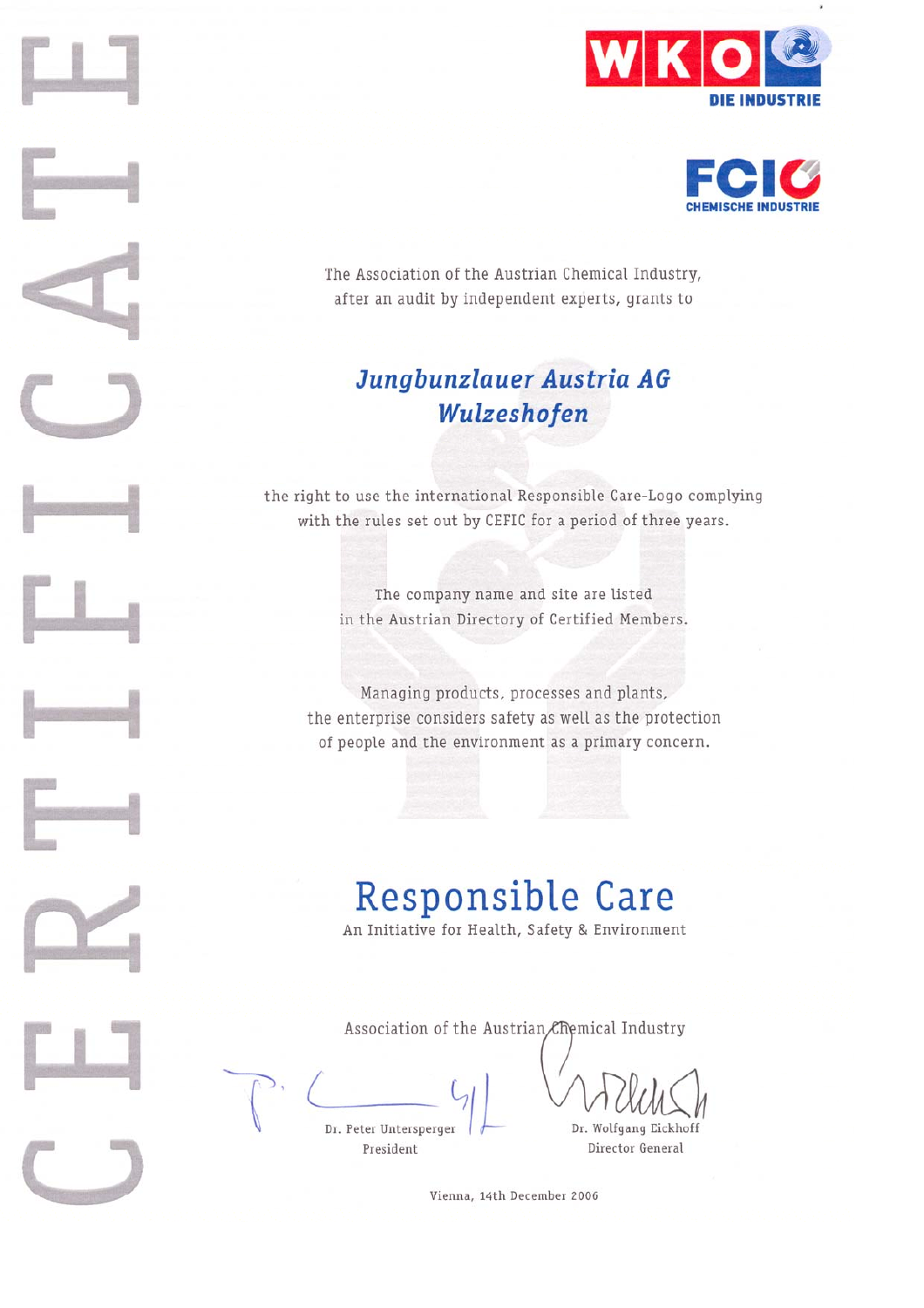## **Health, Safety and Environmental Policy Jungbunzlauer Group**

### **Responsibilities**

Jungbunzlauer is a leading producer of ingredients and additives mainly for the food, beverage, detergent, pharmaceutical and cosmetic industries. Our products are made by the natural processes of fermentation based on renewable carbohydrate raw materials. They are readily biodegradable and ecologically safe. Most of our by-products are processed and are sold to the construction and agriculture industry or are used to produce biogas.

The Jungbunzlauer Group takes responsibility for the safety and the health of its employees and for the protection of the environment and its natural resources. Therefore, all Jungbunzlauer production sites take part in a Health, Safety and Environmental program. All of our sites have been certified or are in the process to get certified according to recognised standards like "Responsible Care" or "ISO 14001". Furthermore, all our production sites are located in countries that have ratified the Kyoto Protocol on Climate Change, and have thus agreed to reduce their emissions to target levels below their 1990 emission level.

Nevertheless, the Jungbunzlauer Group issues this policy as a guideline for the management of affiliated companies. It is the responsibility of the management of the subsidiaries to take care of the implementation of this policy, always adapted to the local circumstances.

### **Objective targets**

- 1. All operations must be in accordance with relevant national laws and regulations with regard to health, safety and protection of the environment.
- 2. All subsidiaries of the Jungbunzlauer Group are in close cooperation with authorities.
- 3. Health, safety and environmental standards and performance shall be continuously improved.
- 4. Jungbunzlauer strives for an ongoing reduction of waste and for optimal recycling of waste. If economically possible, as much substance as possible shall be converted into useful by-products.
- 5. An ongoing reduction of emissions shall be considered.
- 6. All operations shall be organized in a way to reduce the health and safety risks of employees to a possible minimum.
- 7. All processes shall be organized in a way that the hazards for the natural environment as well as for the neighbouring communities are reduced to a minimum.
- 8. Jungbunzlauer aims to reduce the consumption of energy, water, raw material and other sensitive inputs.
- 9. Safety and ecological compatibility of packaging and transportation shall be continuously considered.

### **Implementation**

The affiliated companies of the Jungbunzlauer Group will take the necessary steps in order to achieve the objectives defined above. These steps are amongst others the following:

- **•** Motivation, information and training of employees
- Risk-analyses and assessments of plants, processes and projects
- **Setting of clear and binding standards**
- **IMPLEM** 11 Implementation of fitting, but demanding formal and/or certification systems
- Continuous monitoring of safety, health and environmental performance
- Inclusions of information on performance compared to standards in the standard reporting procedures

This policy has been issued by the Management Committee and by all Jungbunzlauer companies. Compliance with these policy guidelines shall be audited from time to time.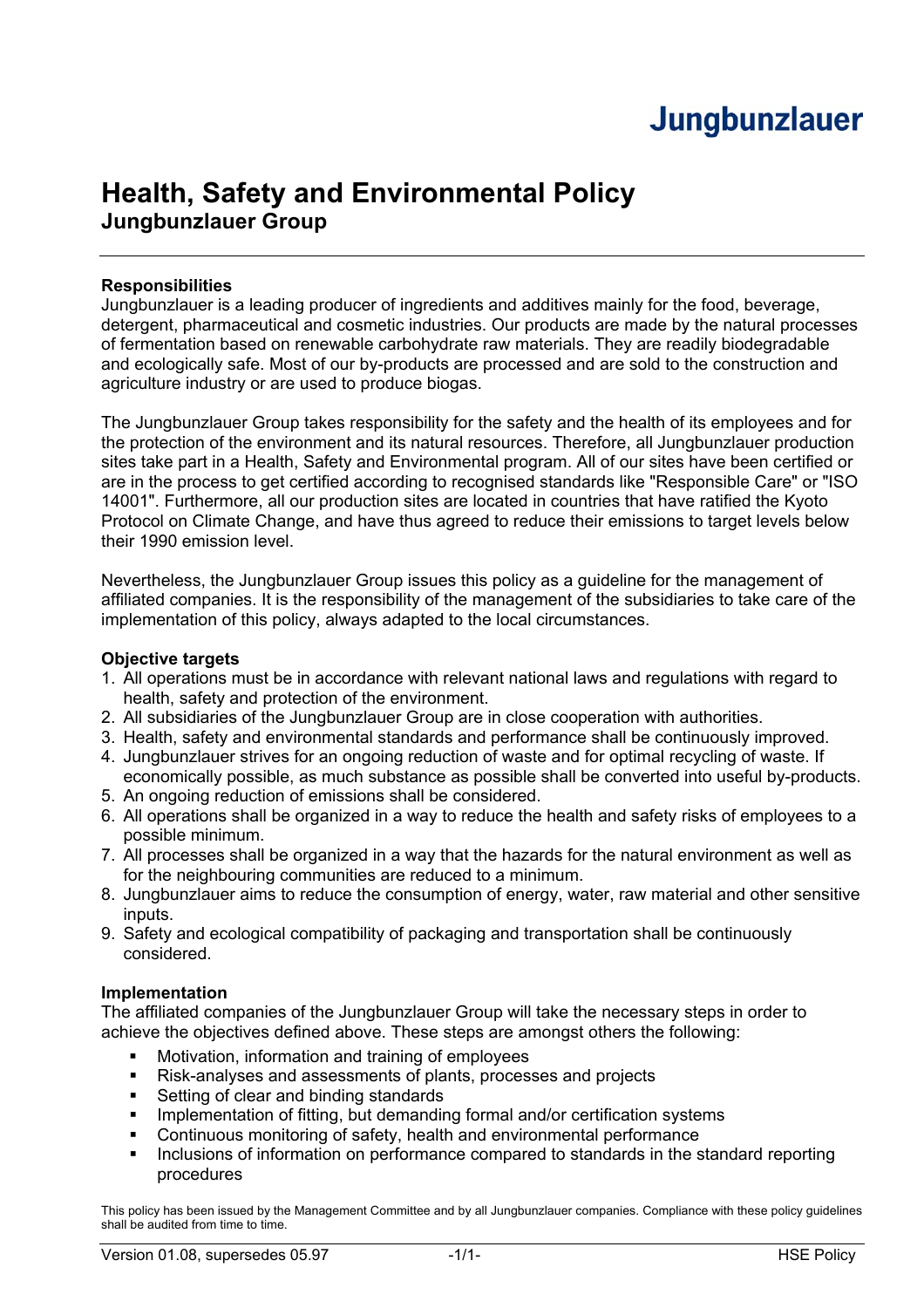### **Organization Chart Jungbunzlauer Austria AG**

The following products are manufactured by Jungbunzlauer Austria AG:

- **Citric Acid**
- **LIQUINAT® (Citric Acid Solution)**
- **Trimagnesium Citrate**
- **Trisodium Citrate**
- **Xanthan Gum**
- **Zinc Citrate**

For your understanding of the scope of responsibilities within our Austrian factory, please find below our organization chart without names that has been adopted from the original organization chart which is part of our ISO manual:



Jungbunzlauer Technical Service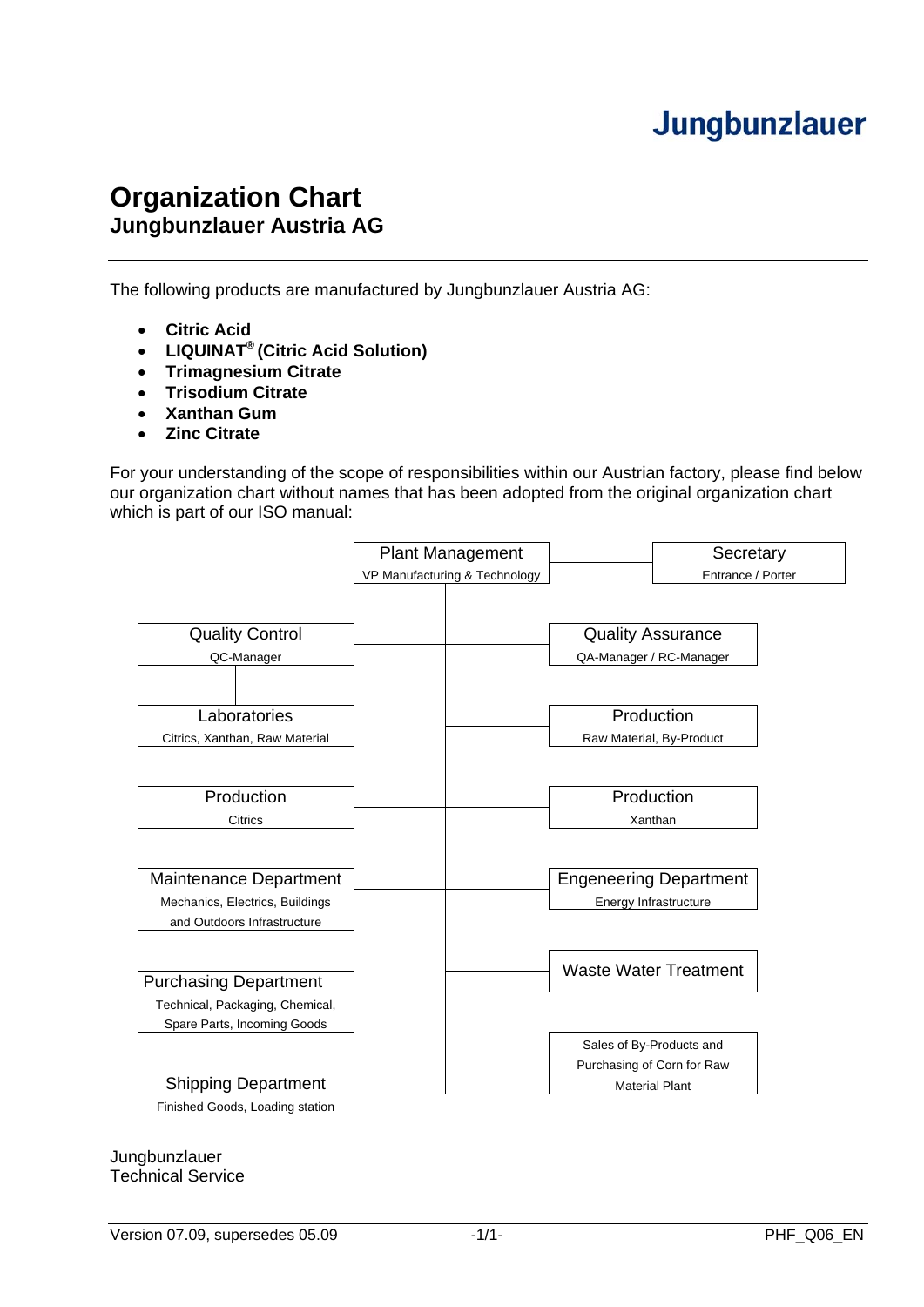### **PRODUCTION OF XANTHAN GUM**

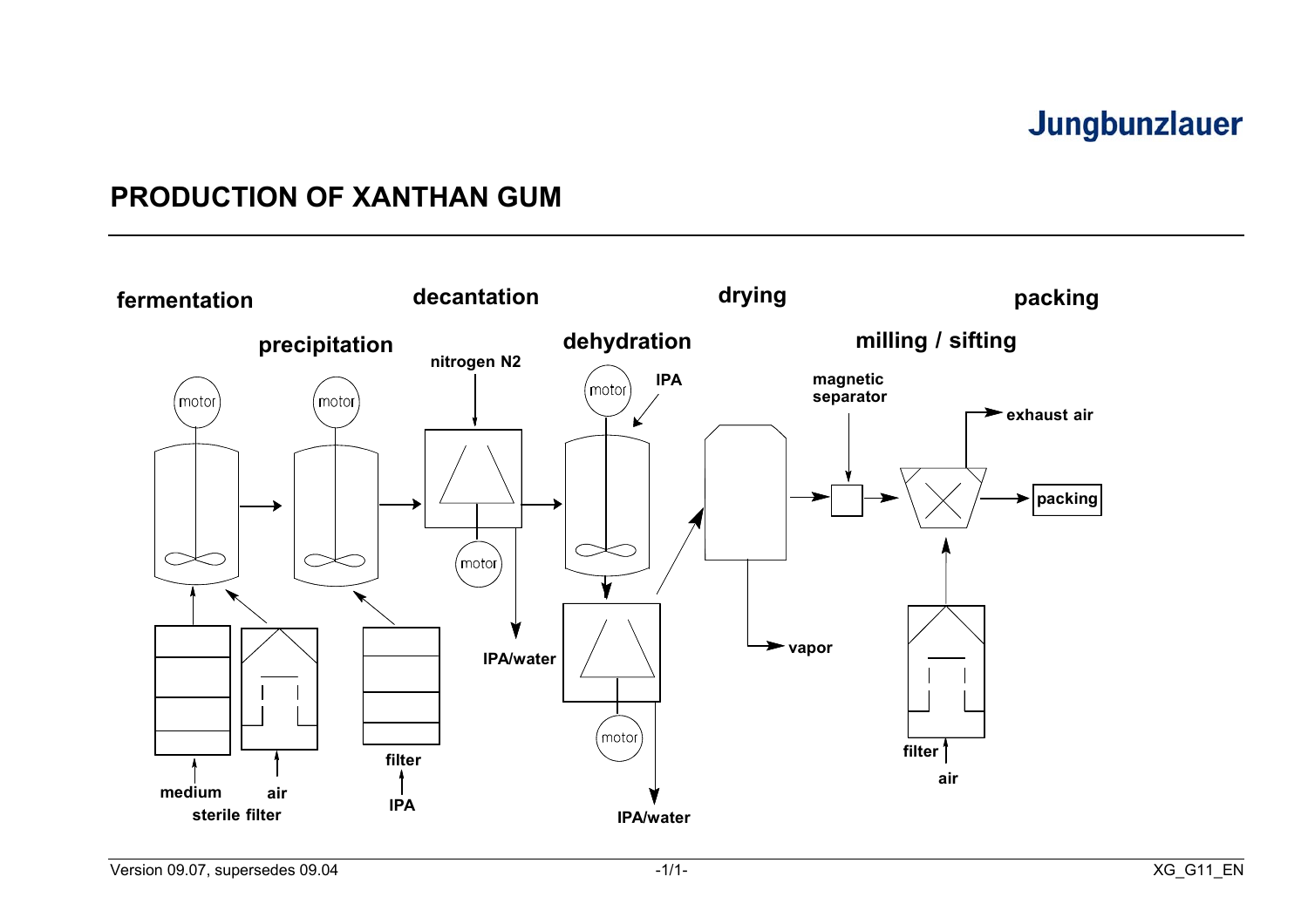Jungbunzlauer International AG St. Alban-Vorstadt 90 P.O. Box CH-4002 Basel Phone +41-61-2955 100 Fax +41-61-2955 108 www.jungbunzlauer.com

## Jungbunzlauer

**Certificate of Origin**

Basel, July 22<sup>nd</sup>, 2008

Dear customers

The following Jungbunzlauer product

### • **Xanthan Gum**

is manufactured by fermentation of carbohydrates containing raw materials like glucose syrup from maize or wheat as well as sugar from sugar beet or sugar cane.

The above mentioned product is manufactured in the following Jungbunzlauer plant:

• **Jungbunzlauer Austria AG Werk Pernhofen 2064 Wulzeshofen AUSTRIA**

With best regards

Michael Streit Technical Service Assistant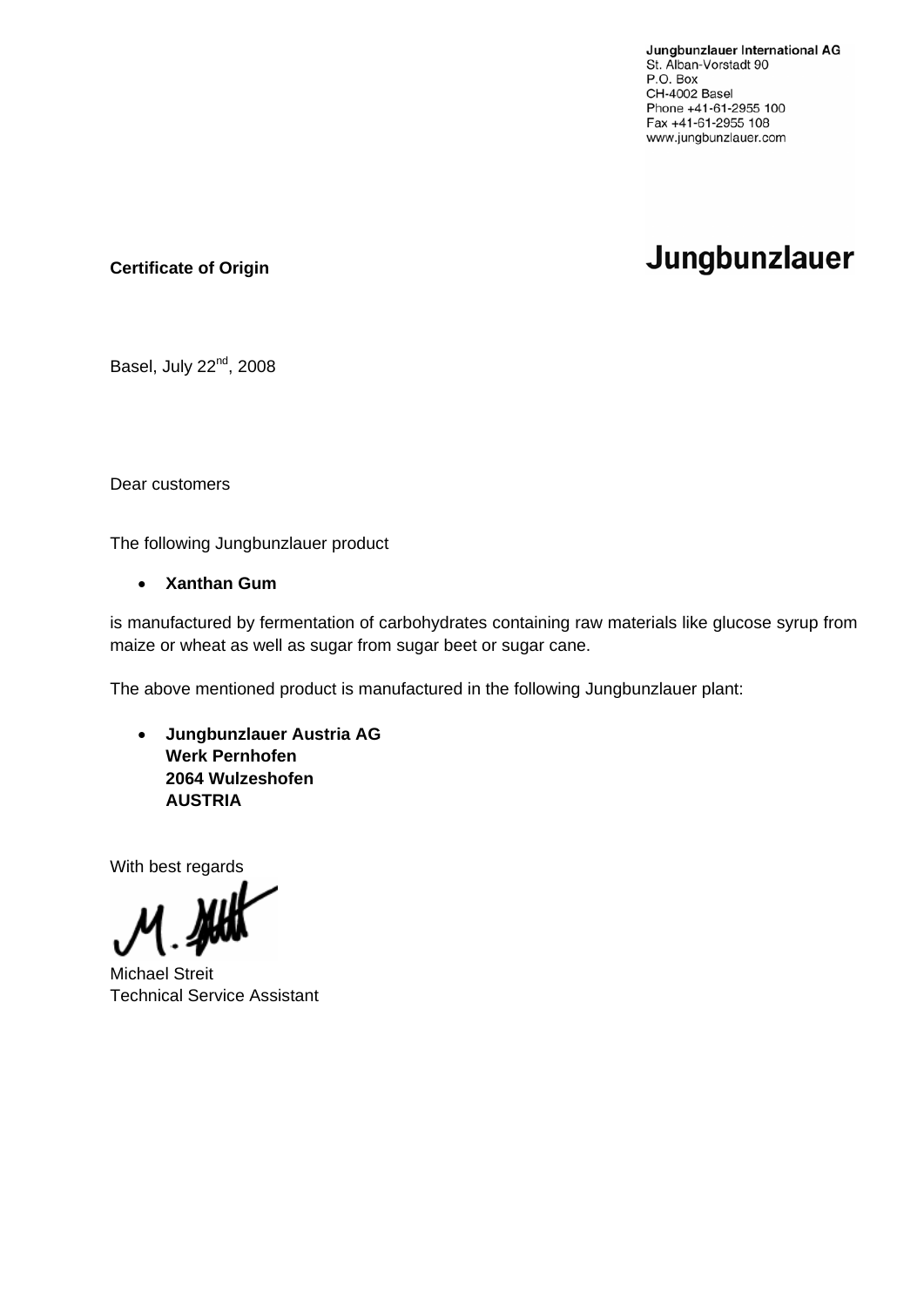## **BSE / TSE**

The following Jungbunzlauer products

| <b>Citric Acid</b>   | Citric Acid<br>LIQUINAT <sup>®</sup> Citric Acid Solution<br><b>Trisodium Citrate Dihydrate</b>                                                                                                                                                               |
|----------------------|---------------------------------------------------------------------------------------------------------------------------------------------------------------------------------------------------------------------------------------------------------------|
| <b>Gluconates</b>    | Glucono-delta-Lactone<br>Sodium Gluconate                                                                                                                                                                                                                     |
| <b>Specialities</b>  | Citro DC<br>$CITROCOAT®$ and other coated products<br><b>CITROFOL<sup>®</sup></b><br><b>ESSICCUM<sup>®</sup>K</b><br>Sodium Diacetate<br>sub4salt <sup>®</sup>                                                                                                |
| <b>Special Salts</b> | <b>Calcium Lactate Gluconate</b><br>CITROMA <sup>®</sup><br>Monosodium Citrate<br>Potassium Gluconate<br><b>Tricalcium Citrate</b><br><b>Trimagnesium Citrate</b><br><b>Tripotassium Citrate</b><br><b>Trisodium Citrate Anhydrous</b><br><b>Zinc Citrate</b> |
| <b>Sweeteners</b>    | Erythritol                                                                                                                                                                                                                                                    |
| <b>Xanthan Gum</b>   | Xanthan Gum                                                                                                                                                                                                                                                   |

are manufactured by fermentation or synthesis. Above mentioned products do not contain animal derivatives and have never been exposed to animal derivatives.

Due to the fact that Jungbunzlauer does not use animal derived substances in the manufacturing process of above mentioned products existing EC regulations and directives concerning BSE / TSE do not apply.

Jungbunzlauer Technical Service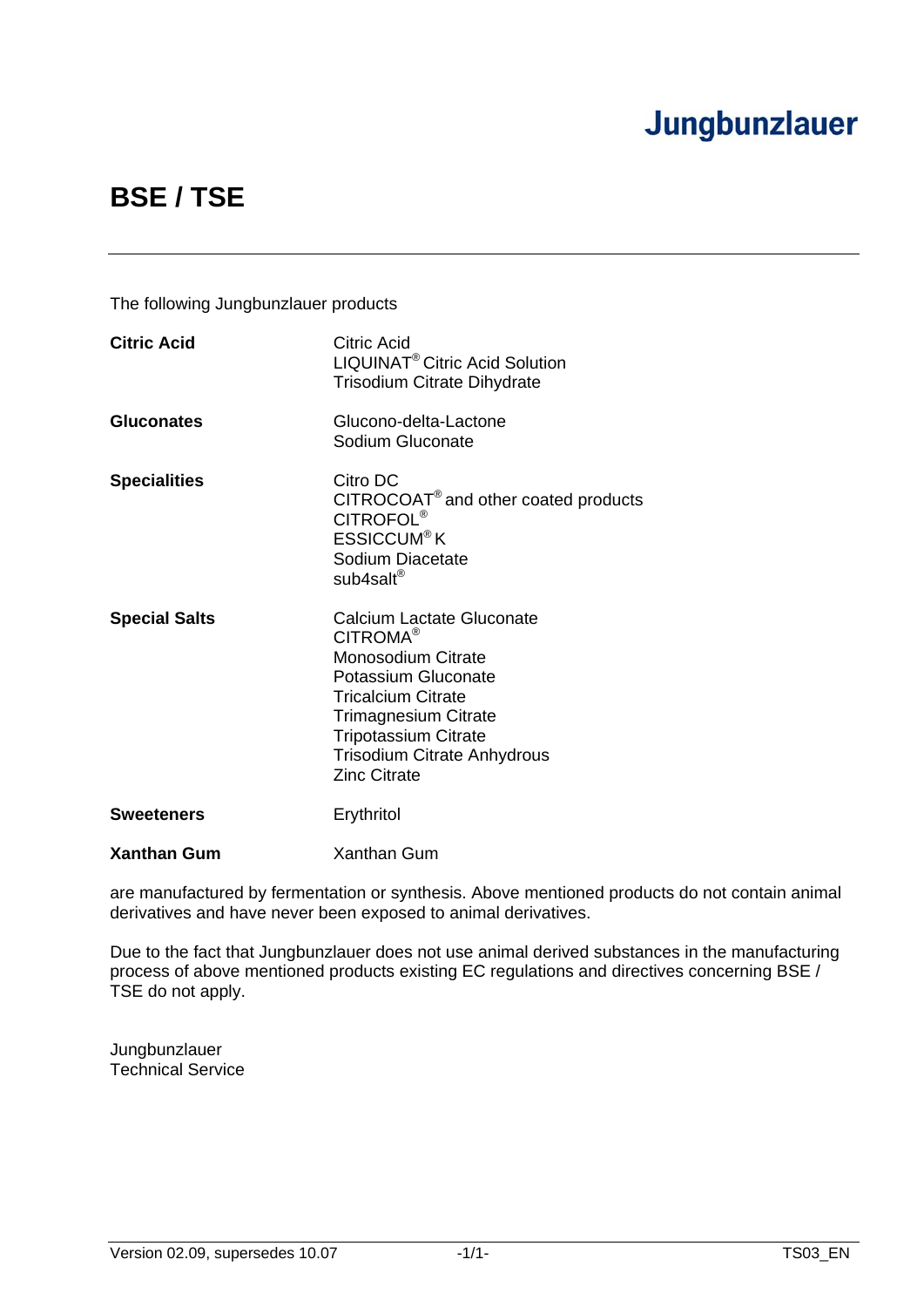## **Contaminants**

The following Jungbunzlauer products

**Calcium Lactate Gluconate Potassium Gluconate Citric Acid Sodium Diacetate Citro DC** Sodium Gluconate **CITROFOL® sub4salt**® Erythritol **Example 2018** Tricalcium Citrate **Tricalcium Citrate ESSICCUM<sup>®</sup> Glucono-delta-Lactone Tripotassium Citrate LIQUINAT® Citric Acid Solution Trisodium Citrate CITROMA® Xanthan Gum Monosodium Citrate Zinc Citrate Zinc Citrate** 

**Trimagnesium Citrate** 

are manufactured by fermentation or synthesis. The products undergo several purification steps and are finally obtained in their highly pure form.

Based on the production process as well as on the type of raw materials used, we can exclude to the best of our knowledge that the above mentioned products contain the following contaminants:

3-MCPD Dyes Dyes Nitrofuran Dyes Nitrofuran Dyes Nitrofuran Nitrofuran Dyes Nitrofuran Nitrofuran Dyes Nitrofuran Nitrofuran Nitrofuran Disease Nitrofuran Disease Nitrofuran Disease Nitrofuran Disease Nitrofuran Disease Ni Acetaldehyde **Ethylhexyl acid** Perfluorooctane sulfonates<br>Acrylamide **Ethyl-p-hydroxybenzonate** Perfluorooctanoic acid Acrylamide **Ethyl-p-hydroxybenzonate Performance** Adsorbable organic halides Formaldehyde **Formaldehyde** Phthalates Aflatoxins **Furan** Phytates **Phytates** Antibiotics **Antibiotics** Glycol ether **Phytoestrogens** Azorubine Histamine Histamine Polybrominated biphenyls Bisphenol A Isoprene Isoprene Polychlorinated biphenyls<br>Calcium cilicate (2-Methyl-buta-1,3-diene) Propionaldebude Calcium silicate  $(2-Methy)$ -buta-1,3-diene) Propionaldehyde Castor oil Kaolinite Radionuclides Chlorofluorocarbon Latex Latex Semicarbacide<br>
CMR substances Melamine Silicones CMR substances Melamine CMR substances Melamine Silicones<br>
Carcinogenic, mutagenic or reprotoxic) Mesilates Sodium and Sodium and Sodium and Sodium and Sodium and Sodium and Sodium and Sodium and Sodium and Sodium and Sodi Colophonium Mycotoxins Steroids Cyanuric acid **Nickel** Nickel Sudan red

Dehydroacetic acid **Nitrate** Nitrate **Nitrate Tosilates** Deoxynivalenol Nitrite Nitrite Triclosan

Ethylene oxide Nonylphenol ethoxylates Asbestos Herbicides or pesticides Polycyclic aromatic hydrocarbons Besilates (Di)Isetionates Polybrominated diphenyl ethers Sodium aluminium silicate Dioxins **Dioxins Nitrofen** Nitrofen Veterinary drugs or hormones

Jungbunzlauer Technical Service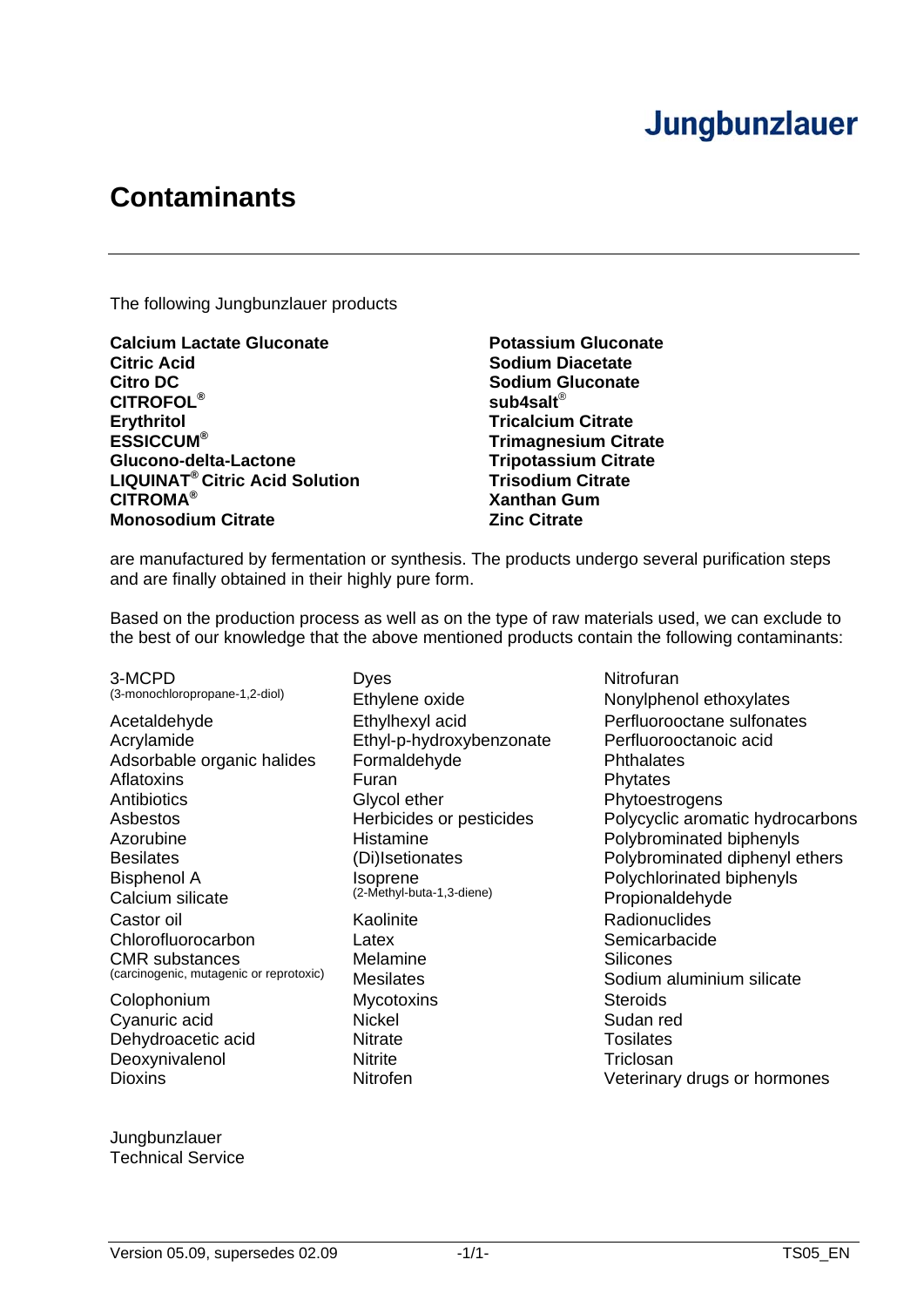## **Residual Solvents**

## Jungbunzlauer

### **Xanthan Gum**

USP / Ph. Eur. / FCC

| Product name | Xanthan Gum |
|--------------|-------------|
| EC No.       | 234-394-2   |
| CAS No.      | 11138-66-2  |
| E-No.        | E 415       |

The content of this questionnaire is based on the requirements as defined in: CPMP/ICH/283/95 Impurities: Guideline for Residual Solvents CVMP/VICH/502/99 Guideline on Impurities: Residual Solvents USP General Chapter <467> Residual Solvent requirement

According the above mentioned guidelines, residual solvents were evaluated for their possible risk to human health and placed into one of three classes as follows:

#### **Class 1 solvents**: Solvents to be avoided

Known human carcinogens, strongly suspected human carcinogens, and environmental hazards.

### **Class 2 solvents:** Solvents to be limited

Non-genotoxic animal carcinogens or possible causative agents of other irreversible toxicity such as neurotoxicity or teratogenicity. Solvents suspected of other significant but reversible toxicities.

#### **Class 3 solvents**: Solvents with low toxic potential

Solvents with low toxic potential to man; no health-based exposure limit is needed. Class 3 solvents have "permitted daily exposures" (PDE's) of 50 mg or more per day.

Class 1 Solvents

#### **Are class 1 solvents:**

- **used in the manufacture or purification of the Product**
- **likely to be produced during manufacture of the Product**
- **impurities of the starting materials used to manufacture the Product**

### **Yes [ ] No [ X ]**

| l Benzene             | Carbon tetrachloride |  |
|-----------------------|----------------------|--|
| 1,2-Dichloroethane    | 1,1-Dichloroethene   |  |
| 1,1,1-Trichloroethane |                      |  |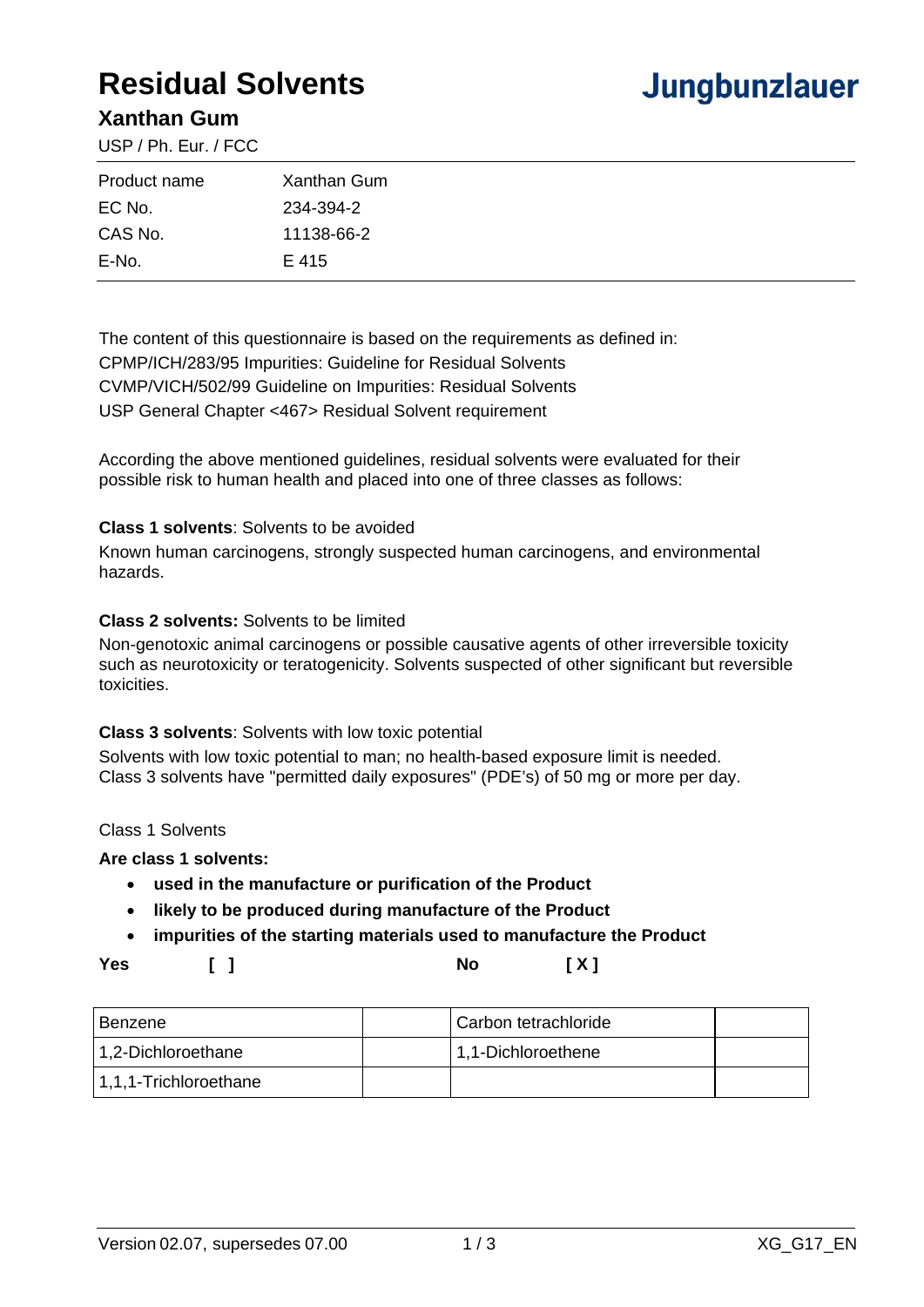Class 2 Solvents

**Are class 2 solvents:** 

- **used in the manufacture or purification of the Product**
- **likely to be produced during manufacture of the Product**
- **impurities of the starting materials used to manufacture the Product**

**Yes [ ] No [ x ]** 

| Acetonitrile          | Chlorobenzene                          |
|-----------------------|----------------------------------------|
| Chloroform            | Cyclohexane                            |
| 1,2-Dichloroethene    | Dichloromethane<br>(Methylen chloride) |
| 1,2-Dimethoxyethane   | N,N-Dimethylacetamide                  |
| N,N-Dimethylformamide | 1,4-Dioxane                            |
| 2-Ethoxyethanol       | Ethylene glycol                        |
| Formamide             | Hexane                                 |
| Methanol              | 2-Methoxyethanol                       |
| Methylbutylketone     | Methylcyclohexane                      |
| N-Methylpyrrolidone   | Nitromethane                           |
| Pyridine              | Sulfolane                              |
| Tetralin              | Toluene                                |
| 1,1,2-Trichloroethane | Xylene                                 |
| Tetrahydrofuran (USP) |                                        |

Class 3 Solvents

**Are class 3 solvents:** 

- **used in the manufacture or purification of the Product**
- **likely to be produced during manufacture of the Product**
- **impurities of the starting materials used to manufacture the Product**

**Yes [ x ] No [ ]** 

| Acetic acid            | Acetone       |  |
|------------------------|---------------|--|
| Anisole                | 1-Butanol     |  |
| 2-Butanol              | Butyl acetate |  |
| tert-Butylmethyl ether | Cumene        |  |
| Dimethylsulfoxide      | Ethanol       |  |
| Ethyl acetate          | Ethyl ether   |  |
| Ethyl formate          | Formic acid   |  |